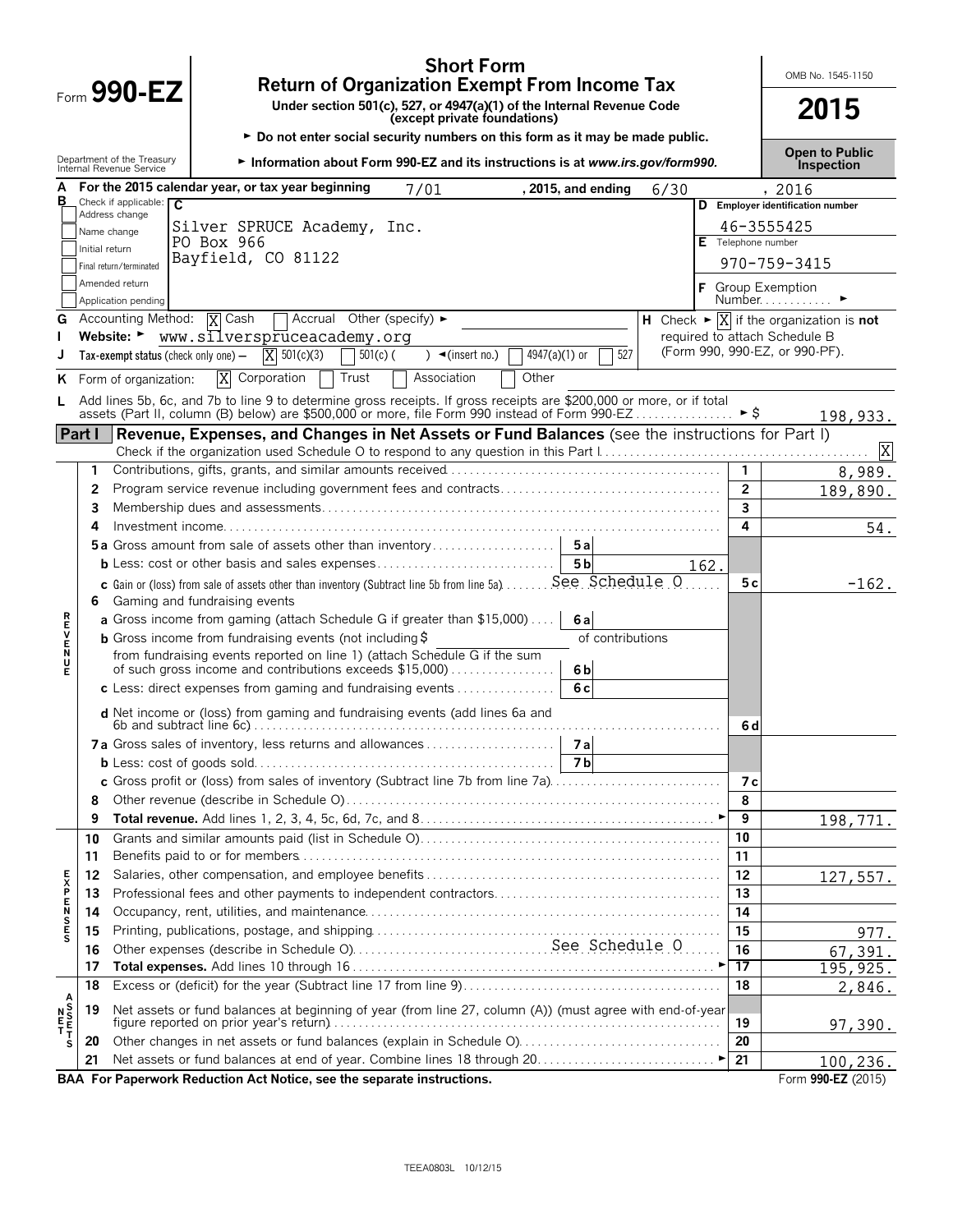|                 | Form 990-EZ (2015) Silver SPRUCE Academy, Inc.                                                                                                                                                                               |                                                                                                                                                                            |                                                      |                                                                                  | 46-3555425      | Page 2                                        |
|-----------------|------------------------------------------------------------------------------------------------------------------------------------------------------------------------------------------------------------------------------|----------------------------------------------------------------------------------------------------------------------------------------------------------------------------|------------------------------------------------------|----------------------------------------------------------------------------------|-----------------|-----------------------------------------------|
|                 | <b>Part II   Balance Sheets</b> (see the instructions for Part II)                                                                                                                                                           |                                                                                                                                                                            |                                                      |                                                                                  |                 | X                                             |
|                 |                                                                                                                                                                                                                              |                                                                                                                                                                            |                                                      | (A) Beginning of year                                                            |                 | (B) End of year                               |
| 22              |                                                                                                                                                                                                                              |                                                                                                                                                                            |                                                      | 85,839.                                                                          | 22              | 86,226.                                       |
| 23              |                                                                                                                                                                                                                              |                                                                                                                                                                            |                                                      |                                                                                  | 23              |                                               |
| 24              |                                                                                                                                                                                                                              |                                                                                                                                                                            |                                                      | 12,967.                                                                          | 24              | 16,462.                                       |
| 25              | Total liabilities (describe in Schedule O)  See Schedule O                                                                                                                                                                   |                                                                                                                                                                            |                                                      | 98,806.                                                                          | 25              | 102,688.                                      |
| 26              | 27 Net assets or fund balances (line 27 of column (B) must agree with line 21)                                                                                                                                               |                                                                                                                                                                            | .                                                    | 1,416.                                                                           | 26              | 2,452.                                        |
| <b>Part III</b> | Statement of Program Service Accomplishments (see the instructions for Part III)                                                                                                                                             |                                                                                                                                                                            |                                                      | 97,390.                                                                          | 27              | 100,236.<br><b>Expenses</b>                   |
|                 |                                                                                                                                                                                                                              |                                                                                                                                                                            |                                                      |                                                                                  |                 | (Required for section 501                     |
|                 | What is the organization's primary exempt purpose? See Schedule O                                                                                                                                                            |                                                                                                                                                                            |                                                      |                                                                                  |                 | $(c)(3)$ and 501 $(c)(4)$                     |
|                 | Describe the organization's program service accomplishments for each of its three largest program services, as<br>measured by expenses. In a clear and concise manner, describe the services provided, the number of persons |                                                                                                                                                                            |                                                      |                                                                                  | for others.)    | organizations; optional                       |
|                 | benefited, and other relevant information for each program title.                                                                                                                                                            |                                                                                                                                                                            |                                                      |                                                                                  |                 |                                               |
| 28              |                                                                                                                                                                                                                              |                                                                                                                                                                            |                                                      |                                                                                  |                 |                                               |
|                 |                                                                                                                                                                                                                              |                                                                                                                                                                            |                                                      |                                                                                  |                 |                                               |
|                 | (Grants 5)                                                                                                                                                                                                                   | $------$ ) If this amount includes foreign grants, check here $\therefore$ $\therefore$ $\therefore$ $\therefore$ $\triangleright$                                         |                                                      |                                                                                  | 28a             | 107,683.                                      |
| 29              |                                                                                                                                                                                                                              |                                                                                                                                                                            |                                                      |                                                                                  |                 |                                               |
|                 |                                                                                                                                                                                                                              |                                                                                                                                                                            |                                                      |                                                                                  |                 |                                               |
|                 |                                                                                                                                                                                                                              |                                                                                                                                                                            |                                                      |                                                                                  |                 |                                               |
|                 | $(Grants \overline{S})$                                                                                                                                                                                                      | $\overline{a}$ of this amount includes foreign grants, check here $\overline{a}$                                                                                           |                                                      |                                                                                  | 29a             |                                               |
| 30              |                                                                                                                                                                                                                              |                                                                                                                                                                            |                                                      |                                                                                  |                 |                                               |
|                 |                                                                                                                                                                                                                              |                                                                                                                                                                            |                                                      |                                                                                  |                 |                                               |
|                 | $\overline{G}$ Cants $\overline{S}$                                                                                                                                                                                          | $\overline{1}$ Tf this amount includes foreign grants, check here $\overline{1}$ $\overline{1}$ $\overline{1}$ $\overline{1}$ $\overline{1}$ $\overline{2}$ $\overline{3}$ |                                                      |                                                                                  | 30a             |                                               |
| 31              |                                                                                                                                                                                                                              |                                                                                                                                                                            |                                                      |                                                                                  |                 |                                               |
|                 | (Grants \$                                                                                                                                                                                                                   | ) If this amount includes foreign grants, check here  ►                                                                                                                    |                                                      |                                                                                  | 31a             |                                               |
| 32              |                                                                                                                                                                                                                              |                                                                                                                                                                            |                                                      |                                                                                  | $\overline{32}$ | 107,683.                                      |
|                 | Part IV List of Officers, Directors, Trustees, and Key Employees (list each one even if not compensated - see the instructions for Part IV)                                                                                  |                                                                                                                                                                            |                                                      |                                                                                  |                 |                                               |
|                 |                                                                                                                                                                                                                              |                                                                                                                                                                            |                                                      |                                                                                  |                 |                                               |
|                 | (a) Name and title                                                                                                                                                                                                           | (b) Average hours per<br>week devoted to                                                                                                                                   | (c) Reportable compensation<br>(Forms W-2/1099-MISC) | (d) Health benefits.<br>contributions to employee<br>benefit plans, and deferred |                 | (e) Estimated amount of<br>other compensation |
|                 |                                                                                                                                                                                                                              | position                                                                                                                                                                   | (if not paid, enter -0-)                             | compensation                                                                     |                 |                                               |
|                 | <u>Luri Owen</u><br>_ _ _ _ _ _ _ _ _ _ _ _ _ _                                                                                                                                                                              |                                                                                                                                                                            |                                                      |                                                                                  |                 |                                               |
|                 | President                                                                                                                                                                                                                    | 1                                                                                                                                                                          |                                                      | 0.                                                                               | 0.              | 0.                                            |
|                 | Jamie McDonald<br>_________.                                                                                                                                                                                                 | 1                                                                                                                                                                          |                                                      |                                                                                  |                 |                                               |
|                 | Secretary<br>Henessey Harrmann                                                                                                                                                                                               |                                                                                                                                                                            |                                                      | 0.                                                                               | 0.              | 0.                                            |
|                 | Treasurer                                                                                                                                                                                                                    | $\mathbf{1}$                                                                                                                                                               |                                                      | 0                                                                                | $\mathbf{0}$    | 0.                                            |
|                 | Susan Visser                                                                                                                                                                                                                 |                                                                                                                                                                            |                                                      |                                                                                  |                 |                                               |
|                 | Director                                                                                                                                                                                                                     | 1                                                                                                                                                                          |                                                      | $\Omega$ .                                                                       | 0.              | 0.                                            |
|                 | Michael Brennan                                                                                                                                                                                                              |                                                                                                                                                                            |                                                      |                                                                                  |                 |                                               |
|                 | Director                                                                                                                                                                                                                     | 1                                                                                                                                                                          |                                                      | 0.                                                                               | 0.              | 0.                                            |
|                 | Natalie Horn-Howard<br>Executive Dir.                                                                                                                                                                                        | 40                                                                                                                                                                         | 50,000.                                              |                                                                                  | 0.              | 0.                                            |
|                 | Toby Roderick                                                                                                                                                                                                                |                                                                                                                                                                            |                                                      |                                                                                  |                 |                                               |
|                 | Vice President                                                                                                                                                                                                               | 1                                                                                                                                                                          |                                                      | $\mathbf 0$ .                                                                    | 0.              | 0.                                            |
|                 | Kim Cook                                                                                                                                                                                                                     |                                                                                                                                                                            |                                                      |                                                                                  |                 |                                               |
|                 | Director                                                                                                                                                                                                                     | 1                                                                                                                                                                          |                                                      | 0.                                                                               | 0.              | 0.                                            |
|                 | Robyn Baxendale                                                                                                                                                                                                              |                                                                                                                                                                            |                                                      |                                                                                  |                 |                                               |
|                 | Director                                                                                                                                                                                                                     | 1                                                                                                                                                                          |                                                      | 0.                                                                               | 0.              | 0.                                            |
|                 |                                                                                                                                                                                                                              |                                                                                                                                                                            |                                                      |                                                                                  |                 |                                               |
|                 |                                                                                                                                                                                                                              |                                                                                                                                                                            |                                                      |                                                                                  |                 |                                               |
|                 |                                                                                                                                                                                                                              |                                                                                                                                                                            |                                                      |                                                                                  |                 |                                               |
|                 |                                                                                                                                                                                                                              |                                                                                                                                                                            |                                                      |                                                                                  |                 |                                               |
|                 |                                                                                                                                                                                                                              |                                                                                                                                                                            |                                                      |                                                                                  |                 |                                               |
|                 |                                                                                                                                                                                                                              |                                                                                                                                                                            |                                                      |                                                                                  |                 |                                               |
|                 |                                                                                                                                                                                                                              |                                                                                                                                                                            |                                                      |                                                                                  |                 |                                               |
|                 |                                                                                                                                                                                                                              |                                                                                                                                                                            |                                                      |                                                                                  |                 |                                               |
| <b>BAA</b>      |                                                                                                                                                                                                                              | TEEA0812L 10/12/15                                                                                                                                                         |                                                      |                                                                                  |                 | Form 990-EZ (2015)                            |
|                 |                                                                                                                                                                                                                              |                                                                                                                                                                            |                                                      |                                                                                  |                 |                                               |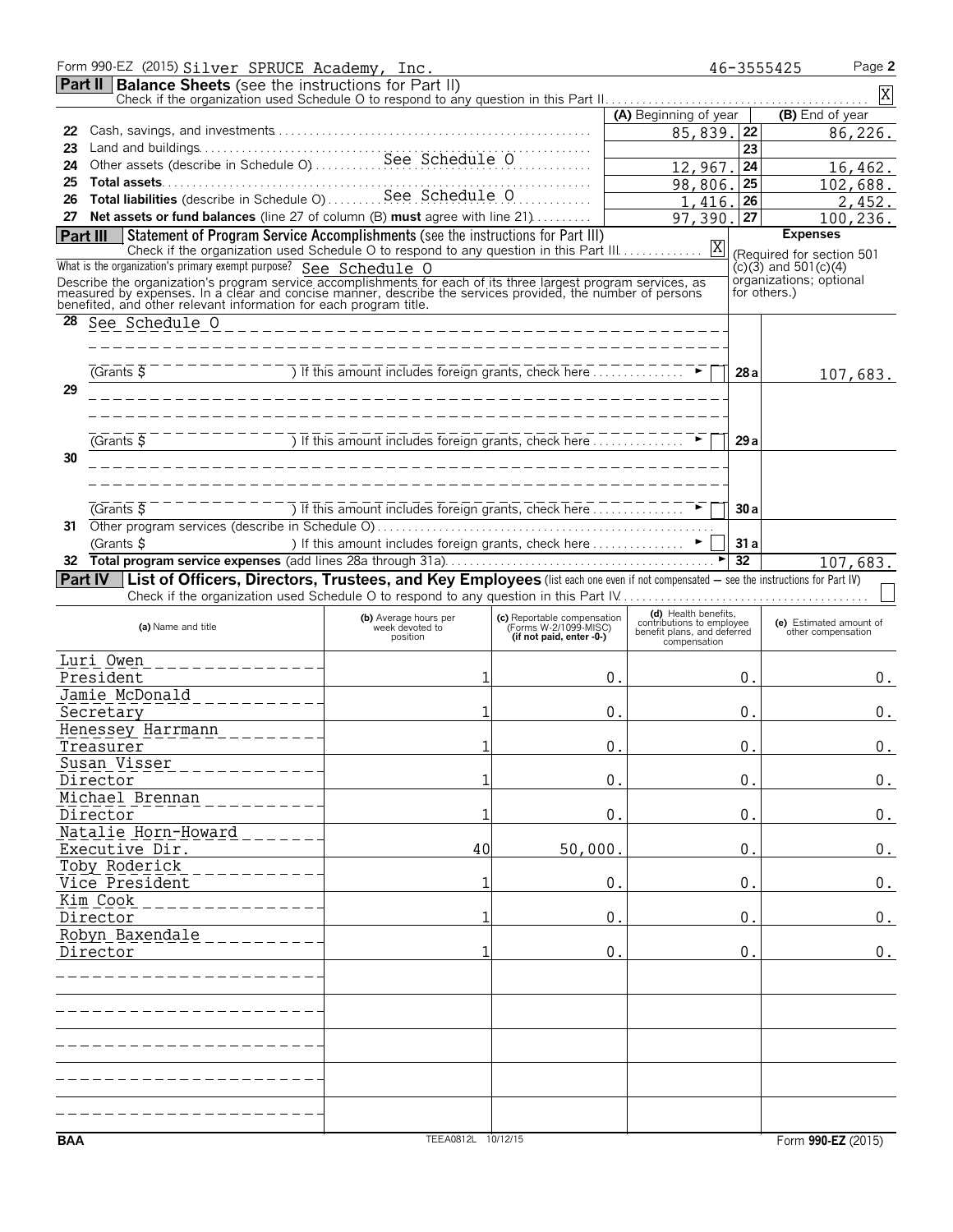| Form 990-EZ (2015) Silver SPRUCE Academy, Inc.<br>46-3555425                                                                                                                                                                                                                                                                                                                                   |                 |            | Page 3      |
|------------------------------------------------------------------------------------------------------------------------------------------------------------------------------------------------------------------------------------------------------------------------------------------------------------------------------------------------------------------------------------------------|-----------------|------------|-------------|
| <b>Part V Other Information</b> (Note the Schedule A and personal benefit contract statement requirements in See Schedule O<br>the instructions for Part V) Check if the organization used Schedule O to respond to any question in this Part V                                                                                                                                                |                 |            | $\mathbf X$ |
|                                                                                                                                                                                                                                                                                                                                                                                                |                 | Yes        | No          |
| 34 Were any significant changes made to the organizing or governing documents? If 'Yes,' attach a conformed copy of the amended documents if they reflect                                                                                                                                                                                                                                      | 33              |            | X           |
| 35 a Did the organization have unrelated business gross income of \$1,000 or more during the year from business activities                                                                                                                                                                                                                                                                     | 34              |            | X           |
|                                                                                                                                                                                                                                                                                                                                                                                                | 35a             |            | X           |
| b If 'Yes,' to line 35a, has the organization filed a Form 990-T for the year? If 'No,' provide an explanation in Schedule O                                                                                                                                                                                                                                                                   | 35 <sub>b</sub> |            |             |
| c Was the organization a section 501(c)(4), 501(c)(5), or 501(c)(6) organization subject to section 6033(e) notice,                                                                                                                                                                                                                                                                            | 35c             |            | Χ           |
| 36 Did the organization undergo a liquidation, dissolution, termination, or significant                                                                                                                                                                                                                                                                                                        | 36              |            | Χ           |
| <b>37 a</b> Enter amount of political expenditures, direct or indirect, as described in the instructions. $\blacktriangleright$ <b>37 a</b><br>0.                                                                                                                                                                                                                                              |                 |            |             |
|                                                                                                                                                                                                                                                                                                                                                                                                | 37 <sub>b</sub> |            | Χ           |
| 38 a Did the organization borrow from, or make any loans to, any officer, director, trustee, or key employee or were<br>any such loans made in a prior year and still outstanding at the end of the tax year covered by this return?                                                                                                                                                           | 38a             |            | X           |
| <b>b</b> If 'Yes,' complete Schedule L, Part II and enter the total<br>$\frac{1}{2}$ and $\frac{1}{2}$ and $\frac{1}{2}$ and $\frac{1}{2}$ and $\frac{1}{2}$ and $\frac{1}{2}$ and $\frac{1}{2}$ and $\frac{1}{2}$ and $\frac{1}{2}$ and $\frac{1}{2}$ and $\frac{1}{2}$ and $\frac{1}{2}$ and $\frac{1}{2}$ and $\frac{1}{2}$ and $\frac{1}{2}$ and $\frac{1}{2}$ a<br>38 <sub>b</sub><br>N/A |                 |            |             |
| 39 Section 501(c)(7) organizations. Enter:                                                                                                                                                                                                                                                                                                                                                     |                 |            |             |
| 39a<br>N/A                                                                                                                                                                                                                                                                                                                                                                                     |                 |            |             |
| 39 <sub>b</sub><br><b>b</b> Gross receipts, included on line 9, for public use of club facilities<br>N/A                                                                                                                                                                                                                                                                                       |                 |            |             |
| 40 a Section 501(c)(3) organizations. Enter amount of tax imposed on the organization during the year under:                                                                                                                                                                                                                                                                                   |                 |            |             |
| section 4911 ►<br>$0:$ section 4912 $\blacktriangleright$<br>0. ; section 4955 $\blacktriangleright$<br>0.                                                                                                                                                                                                                                                                                     |                 |            |             |
| <b>b</b> Section 501(c)(3), 501(c)(4), and 501(c)(29) organizations. Did the organization engage in any section 4958 excess                                                                                                                                                                                                                                                                    |                 |            |             |
| benefit transaction during the year, or did it engage in an excess benefit transaction in a prior year that has not been                                                                                                                                                                                                                                                                       |                 |            |             |
|                                                                                                                                                                                                                                                                                                                                                                                                | 40 <sub>b</sub> |            | Χ           |
| c Section 501(c)(3), 501(c)(4), and 501(c)(29) organizations. Enter amount of tax imposed on organization<br>managers or disqualified persons during the year under sections 4912, 4955, and 4958.<br>0.                                                                                                                                                                                       |                 |            |             |
| d Section 501(c)(3), 501(c)(4), and 501(c)(29) organizations. Enter amount of tax on line 40c reimbursed<br>by the organization $\ldots$ $\ldots$ $\ldots$ $\ldots$ $\ldots$ $\ldots$ $\ldots$ $\ldots$ $\ldots$ $\ldots$ $\ldots$ $\ldots$ $\ldots$ $\ldots$<br>0.                                                                                                                            |                 |            |             |
| e All organizations. At any time during the tax year, was the organization a party to a prohibited tax                                                                                                                                                                                                                                                                                         | 40 e            |            | Χ           |
| 41 List the states with which a copy of this return is filed • None                                                                                                                                                                                                                                                                                                                            |                 |            |             |
| 42 a The organization's<br>books are in care of $\blacktriangleright$<br>Telephone no. ► 970-799-8844<br>Janna Schmutz<br>Located at > 40031 Hwy 160, Suite A Bayfield CO<br>ZIP + 4 $\triangleright$ 81122                                                                                                                                                                                    |                 |            |             |
|                                                                                                                                                                                                                                                                                                                                                                                                |                 | <b>Yes</b> | No          |
| <b>b</b> At any time during the calendar year, did the organization have an interest in or a signature or other authority over a financial account in a foreign country (such as a bank account, securities account, or other finan                                                                                                                                                            | 42 b            |            | Χ           |
| If 'Yes,' enter the name of the foreign country:▶                                                                                                                                                                                                                                                                                                                                              |                 |            |             |
|                                                                                                                                                                                                                                                                                                                                                                                                |                 |            |             |

| See the instructions for exceptions and filing requirements for FinCEN Form 114, Report of Foreign Bank and Financial Accounts (FBAR). |      |
|----------------------------------------------------------------------------------------------------------------------------------------|------|
|                                                                                                                                        | 42 c |
| If 'Yes,' enter the name of the foreign country:▶                                                                                      |      |

| 43 Section 4947(a)(1) nonexempt charitable trusts filing Form 990-EZ in lieu of Form 1041 – Check here                                                                                                                                 |                    |      |     |
|----------------------------------------------------------------------------------------------------------------------------------------------------------------------------------------------------------------------------------------|--------------------|------|-----|
|                                                                                                                                                                                                                                        |                    |      | N/A |
|                                                                                                                                                                                                                                        |                    | Yes. | No  |
| 44 a Did the organization maintain any donor advised funds during the year? If 'Yes,' Form 990 must be completed instead                                                                                                               | 44 a               |      | X   |
| <b>b</b> Did the organization operate one or more hospital facilities during the year? If 'Yes,' Form 990 must be completed<br>instead of Form 990-EZ.                                                                                 | 44 b               |      |     |
|                                                                                                                                                                                                                                        | 44 c               |      |     |
| <b>d</b> If 'Yes' to line 44c, has the organization filed a Form 720 to report these payments?                                                                                                                                         | 44 d               |      |     |
|                                                                                                                                                                                                                                        | 45 a               |      |     |
| <b>b</b> Did the organization receive any payment from or engage in any transaction with a controlled entity within the meaning of section 512(b)(13)? If 'Yes,'<br>Form 990 and Schedule R may need to be completed instead of Form 9 | 45 b               |      |     |
| TFFA0812L<br>10/12/15                                                                                                                                                                                                                  | Form 990-EZ (2015) |      |     |

X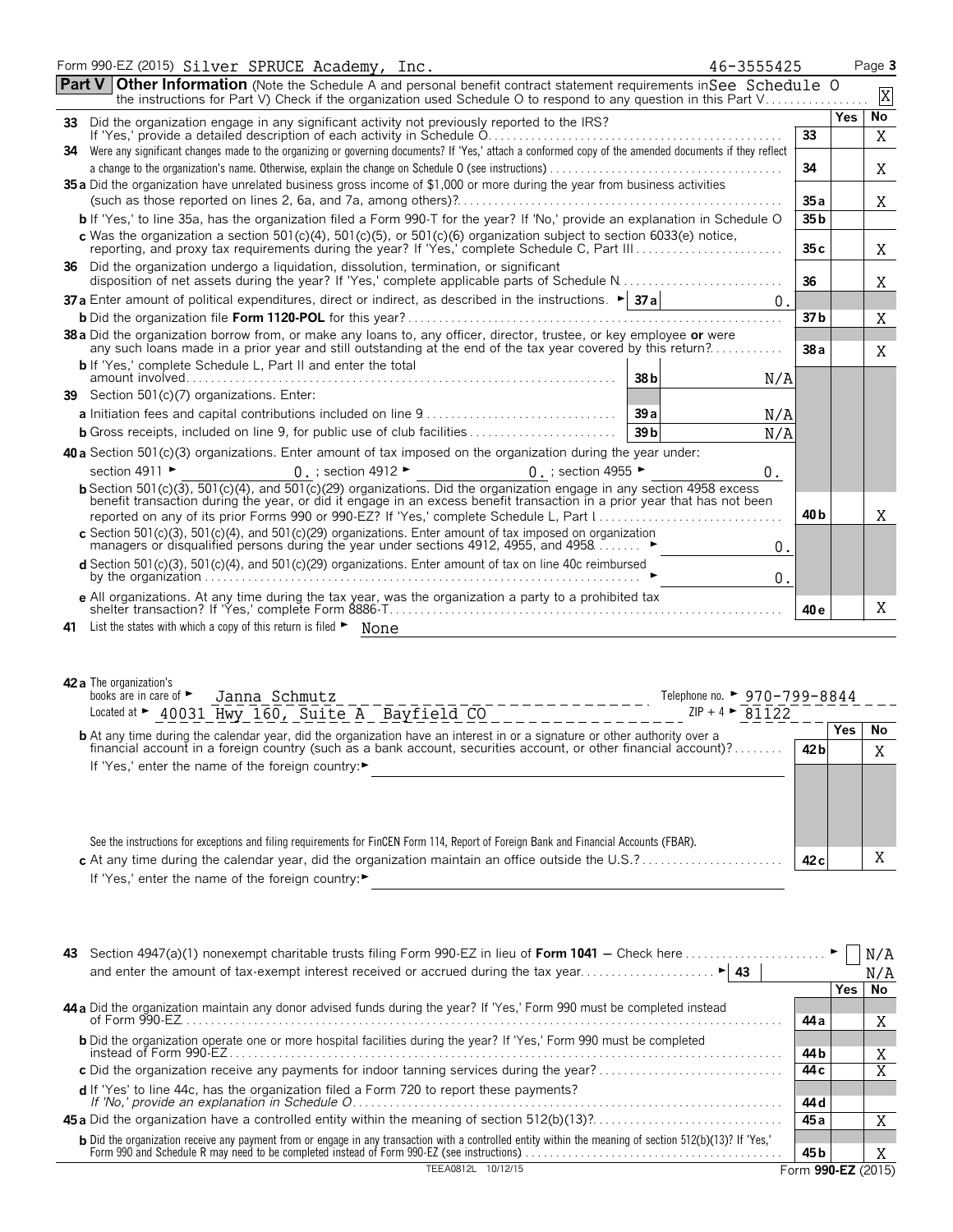|                 | Form 990-EZ (2015) Silver SPRUCE Academy, Inc.                                                                                                                                                                                                                         |                                                      |                                                      | 46-3555425                                                                                       |                                               |            | Page 4       |
|-----------------|------------------------------------------------------------------------------------------------------------------------------------------------------------------------------------------------------------------------------------------------------------------------|------------------------------------------------------|------------------------------------------------------|--------------------------------------------------------------------------------------------------|-----------------------------------------------|------------|--------------|
| 46              | Did the organization engage, directly or indirectly, in political campaign activities on behalf of or in opposition to                                                                                                                                                 |                                                      |                                                      |                                                                                                  | 46                                            | Yes        | No           |
| Part VI         | Section 501(c)(3) organizations only<br>All section 501(c)(3) organizations must answer questions 47-49b and 52, and complete the tables<br>for lines 50 and 51.                                                                                                       |                                                      |                                                      |                                                                                                  |                                               |            | X            |
|                 |                                                                                                                                                                                                                                                                        |                                                      |                                                      |                                                                                                  |                                               | <b>Yes</b> |              |
| 47<br>48        | Did the organization engage in lobbying activities or have a section 501(h) election in effect during the tax year? If 'Yes,'<br>49 a Did the organization make any transfers to an exempt non-charitable related organization?                                        |                                                      |                                                      |                                                                                                  | 47<br>48<br>49a                               | Χ          | No<br>Χ<br>X |
|                 | 50 Complete this table for the organization's five highest compensated employees (other than officers, directors, trustees and key<br>employees) who each received more than \$100,000 of compensation from the organization. If there is none, enter 'None.'          |                                                      |                                                      |                                                                                                  | 49 <sub>b</sub>                               |            |              |
|                 | (a) Name and title of each employee                                                                                                                                                                                                                                    | (b) Average hours<br>per week devoted<br>to position | (c) Reportable compensation<br>(Forms W-2/1099-MISC) | (d) Health benefits,<br>contributions to employee<br>benefit plans, and deferred<br>compensation | (e) Estimated amount of<br>other compensation |            |              |
| None            |                                                                                                                                                                                                                                                                        |                                                      |                                                      |                                                                                                  |                                               |            |              |
|                 |                                                                                                                                                                                                                                                                        |                                                      |                                                      |                                                                                                  |                                               |            |              |
|                 |                                                                                                                                                                                                                                                                        |                                                      |                                                      |                                                                                                  |                                               |            |              |
|                 |                                                                                                                                                                                                                                                                        |                                                      |                                                      |                                                                                                  |                                               |            |              |
|                 |                                                                                                                                                                                                                                                                        |                                                      |                                                      |                                                                                                  |                                               |            |              |
|                 | f Total number of other employees paid over \$100,000 ►<br>51 Complete this table for the organization's five highest compensated independent contractors who each received more than \$100,000 of compensation from the organization. If there is none, enter 'None.' |                                                      |                                                      |                                                                                                  |                                               |            |              |
|                 | (a) Name and business address of each independent contractor                                                                                                                                                                                                           |                                                      |                                                      | (b) Type of service                                                                              | (c) Compensation                              |            |              |
| None            |                                                                                                                                                                                                                                                                        |                                                      |                                                      |                                                                                                  |                                               |            |              |
|                 |                                                                                                                                                                                                                                                                        |                                                      |                                                      |                                                                                                  |                                               |            |              |
|                 |                                                                                                                                                                                                                                                                        |                                                      |                                                      |                                                                                                  |                                               |            |              |
|                 |                                                                                                                                                                                                                                                                        |                                                      |                                                      |                                                                                                  |                                               |            |              |
|                 | <b>d</b> Total number of other independent contractors each receiving over \$100,000.                                                                                                                                                                                  |                                                      |                                                      |                                                                                                  |                                               |            |              |
|                 | 52 Did the organization complete Schedule A? Note: All section $501(c)(3)$ organizations must attach a                                                                                                                                                                 |                                                      |                                                      |                                                                                                  | $\overline{X} _{\text{Yes}}$                  |            | No           |
|                 | Under penalties of perjury, I declare that I have examined this return, including accompanying schedules and statements, and to the best of my knowledge and belief, it is<br>true, correct, and complete. Declaration of prepare                                      |                                                      |                                                      |                                                                                                  |                                               |            |              |
|                 | Signature of officer                                                                                                                                                                                                                                                   |                                                      |                                                      | Date                                                                                             |                                               |            |              |
| Sign<br>Here    | Natalie Howard<br>Type or print name and title                                                                                                                                                                                                                         |                                                      |                                                      | Executive Director                                                                               |                                               |            |              |
|                 | Print/Type preparer's name                                                                                                                                                                                                                                             | Preparer's signature                                 | Date                                                 | ⊿ if<br>Check                                                                                    | <b>PTIN</b>                                   |            |              |
| Paid            | Sidny K.<br>Zink                                                                                                                                                                                                                                                       |                                                      |                                                      | self-employed                                                                                    | P00158895                                     |            |              |
| <b>Preparer</b> | FredrickZink & Associates,<br>Firm's name ►                                                                                                                                                                                                                            | PC.                                                  | CPAs                                                 |                                                                                                  |                                               |            |              |
| Use Only        | 954 East 2nd Avenue #201<br>Firm's address ▶<br>Durango, CO 81301-5111                                                                                                                                                                                                 |                                                      |                                                      | Firm's EIN<br>Phone no.<br>(970)                                                                 | 84-1073179<br>247-0506                        |            |              |
|                 | May the IRS discuss this return with the preparer shown above? See instructions                                                                                                                                                                                        |                                                      |                                                      |                                                                                                  | X Yes<br>▶                                    |            | <b>No</b>    |

| Form 990-EZ (2015) |  |
|--------------------|--|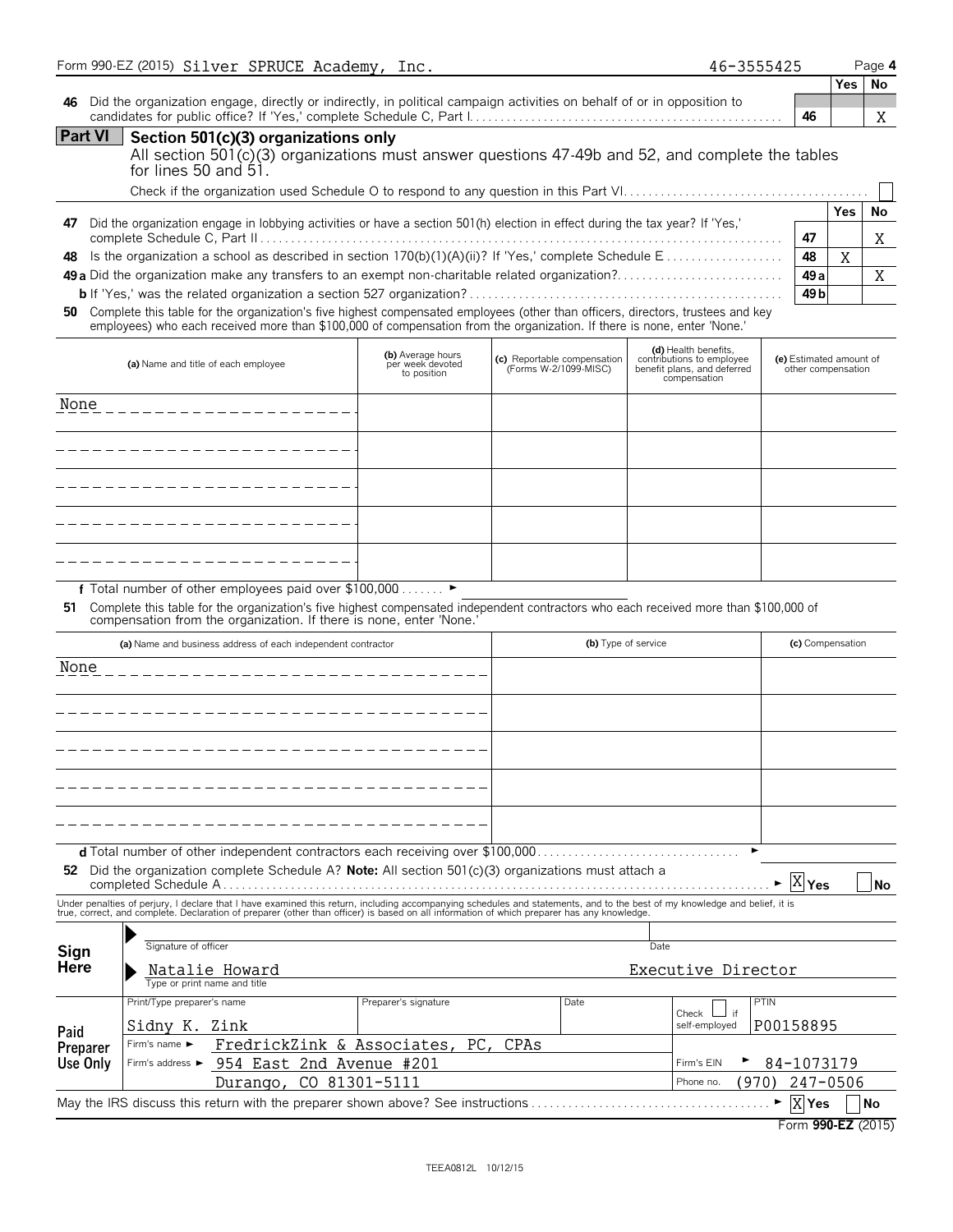|                                           | <b>Public Charity Status and Public Support</b>                                                                         | OMB No. 1545-0047 |
|-------------------------------------------|-------------------------------------------------------------------------------------------------------------------------|-------------------|
| <b>SCHEDULE A</b><br>(Form 990 or 990-EZ) | Complete if the organization is a section 501(c)(3) organization or a section<br>4947(a)(1) nonexempt charitable trust. | 2015              |
|                                           | Attach to Form 990 or Form 990-EZ.                                                                                      |                   |

|     | OMB No. 1545-0047 |
|-----|-------------------|
| --- |                   |

**Open to Public**

# Department of the Treasury <sup>G</sup>**Information about Schedule A (Form 990 or 990-EZ) and its instructions is Inspection** Internal Revenue Service **at** *www.irs.gov/form990.* **Name of the organization Employer identification number Part I Reason for Public Charity Status** (All organizations must complete this part.) See instructions. The organization is not a private foundation because it is: (For lines 1 through 11, check only one box.) **1** A church, convention of churches, or association of churches described in **section 170(b)(1)(A)(i). 2 X** A school described in **section 170(b)(1)(A)(ii).** (Attach Schedule E (Form 990 or 990-EZ).) **3** A hospital or a cooperative hospital service organization described in **section 170(b)(1)(A)(iii). 4** A medical research organization operated in conjunction with a hospital described in **section 170(b)(1)(A)(iii)**. Enter the hospital's name, city, and state: **5** An organization operated for the benefit of a college or university owned or operated by a governmental unit described in **section 170(b)(1)(A)(iv).** (Complete Part II.) **6** A federal, state, or local government or governmental unit described in **section 170(b)(1)(A)(v). 7** An organization that normally receives a substantial part of its support from a governmental unit or from the general public described in **section 170(b)(1)(A)(vi).** (Complete Part II.) **8** A A community trust described in **section 170(b)(1)(A)(vi).** (Complete Part II.) **9** An organization that normally receives: (1) more than 33-1/3% of its support from contributions, membership fees, and gross receipts from activities related to its exempt functions — subject to certain exceptions, and (2) no more than 33-1/3% of its support from gross<br>investment income and unrelated business taxable income (less section 511 tax) from bu June 30, 1975. See **section 509(a)(2).** (Complete Part III.) **10** An organization organized and operated exclusively to test for public safety. See **section 509(a)(4).** An organization organized and operated exclusively for the benefit of, to perform the functions of, or to carry out the purposes of one<br>or more publicly supported organizations described in **section 509(a)(1)** or **section** lines 11a through 11d that describes the type of supporting organization and complete lines 11e, 11f, and 11g. **a Type I.** A supporting organization operated, supervised, or controlled by its supported organization(s), typically by giving the supported organization(s) the power to regularly appoint or elect a majority of the directors or trustees of the supporting organization. **You must complete Part IV, Sections A and B. b Type II.** A supporting organization supervised or controlled in connection with its supported organization(s), by having control or management of the supporting organization vested in the same persons that control or manage the supported organization(s). **You must complete Part IV, Sections A and C.** c | Type III functionally integrated. A supporting organization operated in connection with, and functionally integrated with, its supported or ganization(s) (see instructions). You must complete Part IV, Sections A, D, an **d Type III non-functionally integrated.** A supporting organization operated in connection with its supported organization(s) that is not functionally integrated. The organization generally must satisfy a distribution requirement and an attentiveness requirement (see instructions). **You must complete Part IV, Sections A and D, and Part V. e** Check this box if the organization received a written determination from the IRS that it is a Type I, Type II, Type III functionally integrated, or Type III non-functionally integrated supporting organization. **f** Enter the number of supported organizations. . . . . . . . . . . . . . . . . . . . . . . . . . . . . . . . . . . . . . . . . . . . . . . . . . . . . . . . . . . . . . . . . . . . . . . . . **g** Provide the following information about the supported organization(s). (i) Name of supported (ii) EIN (ii) EIN (iii) Type of organization (iv) Is the (v) Amount of monetary (vi) Amount of other organization (iii) and the support (see instructions) above (see instructions) above (see instructi **Yes No (A) (B) (C) (D) (E) Total** Silver SPRUCE Academy, Inc. 46-3555425 X

**BAA For Paperwork Reduction Act Notice, see the Instructions for Form 990 or 990-EZ.** Schedule **A** (Form 990 or 990-EZ) 2015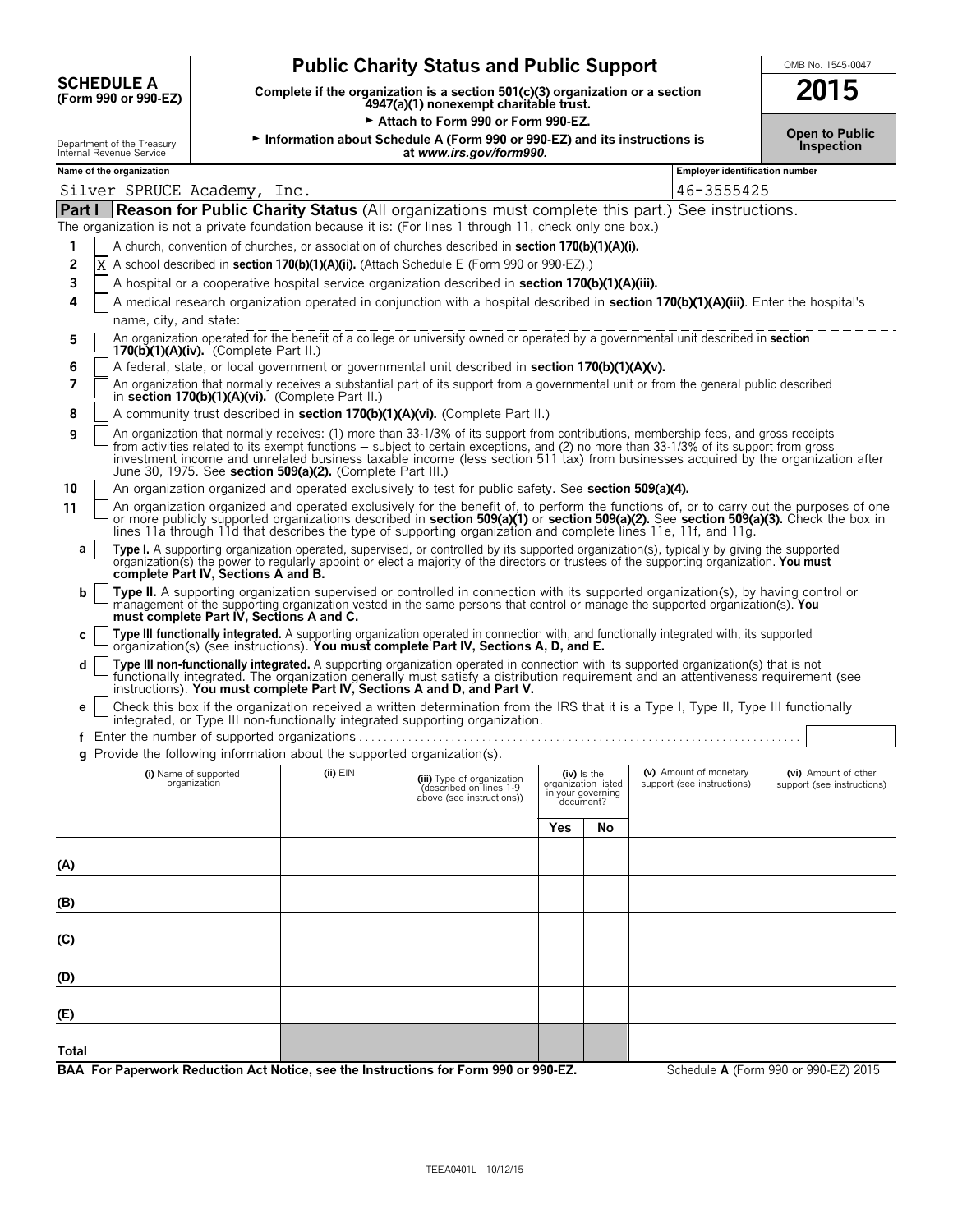| Schedule A (Form 990 or 990-EZ) 2015 Silver SPRUCE Academy, | Inc. | 46-3555425 | Page 2 |
|-------------------------------------------------------------|------|------------|--------|
|-------------------------------------------------------------|------|------------|--------|

**Part II Support Schedule for Organizations Described in Sections 170(b)(1)(A)(iv) and 170(b)(1)(A)(vi)** (Complete only if you checked the box on line 5, 7, or 8 of Part I or if the organization failed to qualify under Part III. If the organization fails to qualify under the tests listed below, please complete Part III.)

|     | <b>Section A. Public Support</b>                                                                                                                                                                                                                                                                                                                                                                            |            |            |            |            |            |    |           |
|-----|-------------------------------------------------------------------------------------------------------------------------------------------------------------------------------------------------------------------------------------------------------------------------------------------------------------------------------------------------------------------------------------------------------------|------------|------------|------------|------------|------------|----|-----------|
|     | Calendar year (or fiscal year<br>beginning in) $\rightarrow$                                                                                                                                                                                                                                                                                                                                                | (a) $2011$ | (b) $2012$ | $(c)$ 2013 | (d) $2014$ | (e) $2015$ |    | (f) Total |
| 1.  | Gifts, grants, contributions, and<br>membership fees received. (Do not<br>include any 'unusual grants.')                                                                                                                                                                                                                                                                                                    |            |            |            |            |            |    |           |
|     | <b>2</b> Tax revenues levied for the<br>organization's benefit and<br>either paid to or expended<br>on its behalf                                                                                                                                                                                                                                                                                           |            |            |            |            |            |    |           |
| 3   | The value of services or<br>facilities furnished by a<br>governmental unit to the<br>organization without charge                                                                                                                                                                                                                                                                                            |            |            |            |            |            |    |           |
| 4   | <b>Total.</b> Add lines 1 through 3                                                                                                                                                                                                                                                                                                                                                                         |            |            |            |            |            |    |           |
| 5   | The portion of total<br>contributions by each person<br>(other than a governmental<br>unit or publicly supported<br>organization) included on line 1<br>that exceeds 2% of the amount<br>shown on line 11, column (f)                                                                                                                                                                                       |            |            |            |            |            |    |           |
|     | <b>Public support.</b> Subtract line 5<br>from line $4$                                                                                                                                                                                                                                                                                                                                                     |            |            |            |            |            |    |           |
|     | <b>Section B. Total Support</b>                                                                                                                                                                                                                                                                                                                                                                             |            |            |            |            |            |    |           |
|     | Calendar year (or fiscal year<br>beginning in) $\rightarrow$                                                                                                                                                                                                                                                                                                                                                | (a) $2011$ | (b) 2012   | $(c)$ 2013 | $(d)$ 2014 | (e) $2015$ |    | (f) Total |
| 7   | Amounts from line 4                                                                                                                                                                                                                                                                                                                                                                                         |            |            |            |            |            |    |           |
| 8   | Gross income from interest,<br>dividends, payments received<br>on securities loans, rents,<br>royalties and income from<br>similar sources                                                                                                                                                                                                                                                                  |            |            |            |            |            |    |           |
| 9   | Net income from unrelated<br>business activities, whether or<br>not the business is regularly<br>carried on                                                                                                                                                                                                                                                                                                 |            |            |            |            |            |    |           |
| 10  | Other income. Do not include<br>gain or loss from the sale of<br>capital assets (Explain in                                                                                                                                                                                                                                                                                                                 |            |            |            |            |            |    |           |
| 11  | <b>Total support.</b> Add lines 7<br>through $10$                                                                                                                                                                                                                                                                                                                                                           |            |            |            |            |            |    |           |
| 12. |                                                                                                                                                                                                                                                                                                                                                                                                             |            |            |            |            |            | 12 |           |
|     | 13 First five years. If the Form 990 is for the organization's first, second, third, fourth, or fifth tax year as a section 501(c)(3)<br>organization, check this box and stop here.                                                                                                                                                                                                                        |            |            |            |            |            |    |           |
|     | <b>Section C. Computation of Public Support Percentage</b>                                                                                                                                                                                                                                                                                                                                                  |            |            |            |            |            |    |           |
|     |                                                                                                                                                                                                                                                                                                                                                                                                             |            |            |            |            |            |    | %         |
|     |                                                                                                                                                                                                                                                                                                                                                                                                             |            |            |            |            |            | 15 | %         |
|     | 16a 33-1/3% support test - 2015. If the organization did not check the box on line 13, and line 14 is 33-1/3% or more, check this box                                                                                                                                                                                                                                                                       |            |            |            |            |            |    |           |
|     | <b>b 33-1/3% support test - 2014.</b> If the organization did not check a box on line 13 or 16a, and line 15 is 33-1/3% or more, check this box                                                                                                                                                                                                                                                             |            |            |            |            |            |    |           |
|     | 17a 10%-facts-and-circumstances test - 2015. If the organization did not check a box on line 13, 16a, or 16b, and line 14 is 10%<br>or more, and if the organization meets the 'facts-and-circumstances' test, check this box and stop here. Explain in Part VI how<br>the organization meets the 'facts-and-circumstances' test. The organization qualifies as a publicly supported organization           |            |            |            |            |            |    |           |
|     | <b>b 10%-facts-and-circumstances test - 2014.</b> If the organization did not check a box on line 13, 16a, 16b, or 17a, and line 15 is 10%<br>or more, and if the organization meets the 'facts-and-circumstances' test, check this box and stop here. Explain in Part VI how the<br>organization meets the 'facts-and-circumstances' test. The organization qualifies as a publicly supported organization |            |            |            |            |            |    |           |
|     | 18 Private foundation. If the organization did not check a box on line 13, 16a, 16b, 17a, or 17b, check this box and see instructions ►                                                                                                                                                                                                                                                                     |            |            |            |            |            |    |           |

|  | 46-3555425 |  |
|--|------------|--|
|  |            |  |

|  |                |  |  |  |  | Schedule A (Form 990 or 990-EZ) 2015 Silver SPRUCE Academy, Inc. |  |  |  |
|--|----------------|--|--|--|--|------------------------------------------------------------------|--|--|--|
|  | <u>in uile</u> |  |  |  |  |                                                                  |  |  |  |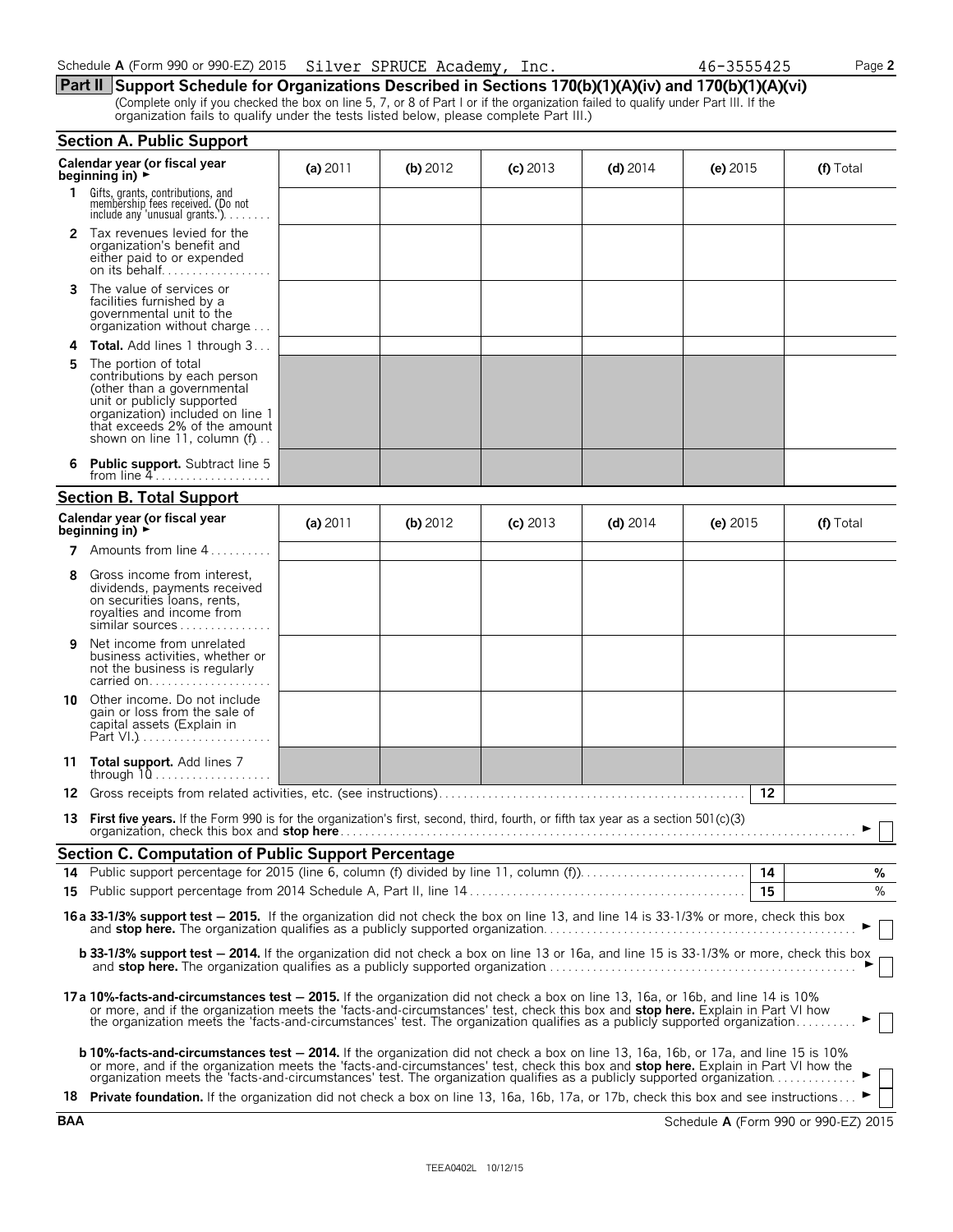#### **Part III Support Schedule for Organizations Described in Section 509(a)(2)**

(Complete only if you checked the box on line 9 of Part I or if the organization failed to qualify under Part II. If the organization fails to qualify under the tests listed below, please complete Part II.)

|     | <b>Section A. Public Support</b>                                                                                                                                                                                                                                  |          |            |            |            |            |           |
|-----|-------------------------------------------------------------------------------------------------------------------------------------------------------------------------------------------------------------------------------------------------------------------|----------|------------|------------|------------|------------|-----------|
|     | Calendar year (or fiscal year beginning in) ►                                                                                                                                                                                                                     | (a) 2011 | (b) $2012$ | $(c)$ 2013 | (d) $2014$ | (e) $2015$ | (f) Total |
|     | Gifts, grants, contributions<br>and membership fees<br>received. (Do not include                                                                                                                                                                                  |          |            |            |            |            |           |
|     | any 'unusual grants.')                                                                                                                                                                                                                                            |          |            |            |            |            |           |
|     | <b>2</b> Gross receipts from admis-<br>sions, merchandise sold or                                                                                                                                                                                                 |          |            |            |            |            |           |
|     | services performed, or facilities                                                                                                                                                                                                                                 |          |            |            |            |            |           |
|     | furnished in any activity that is                                                                                                                                                                                                                                 |          |            |            |            |            |           |
|     | related to the organization's                                                                                                                                                                                                                                     |          |            |            |            |            |           |
| 3.  | tax-exempt purpose<br>Gross receipts from activities                                                                                                                                                                                                              |          |            |            |            |            |           |
|     | that are not an unrelated trade<br>or business under section 513.                                                                                                                                                                                                 |          |            |            |            |            |           |
| 4   | Tax revenues levied for the                                                                                                                                                                                                                                       |          |            |            |            |            |           |
|     | organization's benefit and                                                                                                                                                                                                                                        |          |            |            |            |            |           |
|     | either paid to or expended on<br>its behalf                                                                                                                                                                                                                       |          |            |            |            |            |           |
| 5   | The value of services or                                                                                                                                                                                                                                          |          |            |            |            |            |           |
|     | facilities furnished by a                                                                                                                                                                                                                                         |          |            |            |            |            |           |
|     | governmental unit to the<br>organization without charge                                                                                                                                                                                                           |          |            |            |            |            |           |
|     | <b>6 Total.</b> Add lines 1 through 5                                                                                                                                                                                                                             |          |            |            |            |            |           |
|     | <b>7 a</b> Amounts included on lines 1,                                                                                                                                                                                                                           |          |            |            |            |            |           |
|     | 2, and 3 received from                                                                                                                                                                                                                                            |          |            |            |            |            |           |
|     | disqualified persons                                                                                                                                                                                                                                              |          |            |            |            |            |           |
|     | <b>b</b> Amounts included on lines 2                                                                                                                                                                                                                              |          |            |            |            |            |           |
|     | and 3 received from other than<br>disqualified persons that                                                                                                                                                                                                       |          |            |            |            |            |           |
|     | exceed the greater of \$5,000 or                                                                                                                                                                                                                                  |          |            |            |            |            |           |
|     | 1% of the amount on line 13                                                                                                                                                                                                                                       |          |            |            |            |            |           |
|     |                                                                                                                                                                                                                                                                   |          |            |            |            |            |           |
|     | c Add lines $7a$ and $7b$                                                                                                                                                                                                                                         |          |            |            |            |            |           |
| 8   | <b>Public support.</b> (Subtract line<br>7c from line 6.)                                                                                                                                                                                                         |          |            |            |            |            |           |
|     | <b>Section B. Total Support</b>                                                                                                                                                                                                                                   |          |            |            |            |            |           |
|     | Calendar year (or fiscal year beginning in) $\blacktriangleright$                                                                                                                                                                                                 | (a) 2011 | (b) $2012$ | $(c)$ 2013 | $(d)$ 2014 | (e) $2015$ | (f) Total |
|     | <b>9</b> Amounts from line $6$                                                                                                                                                                                                                                    |          |            |            |            |            |           |
|     | <b>10 a</b> Gross income from interest, dividends,                                                                                                                                                                                                                |          |            |            |            |            |           |
|     | payments received on securities loans,<br>rents, royalties and income from                                                                                                                                                                                        |          |            |            |            |            |           |
|     | $similar$ sources                                                                                                                                                                                                                                                 |          |            |            |            |            |           |
|     | <b>b</b> Unrelated business taxable                                                                                                                                                                                                                               |          |            |            |            |            |           |
|     | income (less section 511<br>taxes) from businesses                                                                                                                                                                                                                |          |            |            |            |            |           |
|     | acquired after June 30, 1975                                                                                                                                                                                                                                      |          |            |            |            |            |           |
|     | c Add lines 10a and 10b $\dots \dots$                                                                                                                                                                                                                             |          |            |            |            |            |           |
| 11. | Net income from unrelated business                                                                                                                                                                                                                                |          |            |            |            |            |           |
|     | activities not included in line 10b,<br>whether or not the business is                                                                                                                                                                                            |          |            |            |            |            |           |
|     | regularly carried on $\dots\dots\dots\dots\dots$                                                                                                                                                                                                                  |          |            |            |            |            |           |
|     | 12 Other income. Do not include                                                                                                                                                                                                                                   |          |            |            |            |            |           |
|     | gain or loss from the sale of<br>capital assets (Explain in                                                                                                                                                                                                       |          |            |            |            |            |           |
|     |                                                                                                                                                                                                                                                                   |          |            |            |            |            |           |
|     | 13 Total support. (Add lines 9,                                                                                                                                                                                                                                   |          |            |            |            |            |           |
|     | 10c, 11, and $12.$ )                                                                                                                                                                                                                                              |          |            |            |            |            |           |
|     | 14 First five years. If the Form 990 is for the organization's first, second, third, fourth, or fifth tax year as a section 501(c)(3)                                                                                                                             |          |            |            |            |            |           |
|     | Section C. Computation of Public Support Percentage                                                                                                                                                                                                               |          |            |            |            |            |           |
|     | 15 Public support percentage for 2015 (line 8, column (f) divided by line 13, column (f)                                                                                                                                                                          |          |            |            |            | 15         | %         |
|     |                                                                                                                                                                                                                                                                   |          |            |            |            |            | ४         |
| 16  |                                                                                                                                                                                                                                                                   |          |            |            |            | 16         |           |
|     | Section D. Computation of Investment Income Percentage                                                                                                                                                                                                            |          |            |            |            |            |           |
|     | 17 Investment income percentage for 2015 (line 10c, column (f) divided by line 13, column (f)                                                                                                                                                                     |          |            |            |            | 17         | %         |
| 18  |                                                                                                                                                                                                                                                                   |          |            |            |            | 18         | ४         |
|     | 19 a 33-1/3% support tests - 2015. If the organization did not check the box on line 14, and line 15 is more than 33-1/3%, and line 17<br>is not more than 33-1/3%, check this box and stop here. The organization qualifies as a publicly supported organization |          |            |            |            |            |           |
|     | <b>b 33-1/3% support tests - 2014.</b> If the organization did not check a box on line 14 or line 19a, and line 16 is more than 33-1/3%, and                                                                                                                      |          |            |            |            |            |           |
|     | line 18 is not more than 33-1/3%, check this box and stop here. The organization qualifies as a publicly supported organization                                                                                                                                   |          |            |            |            |            |           |
|     | 20 Private foundation. If the organization did not check a box on line 14, 19a, or 19b, check this box and see instructions                                                                                                                                       |          |            |            |            |            |           |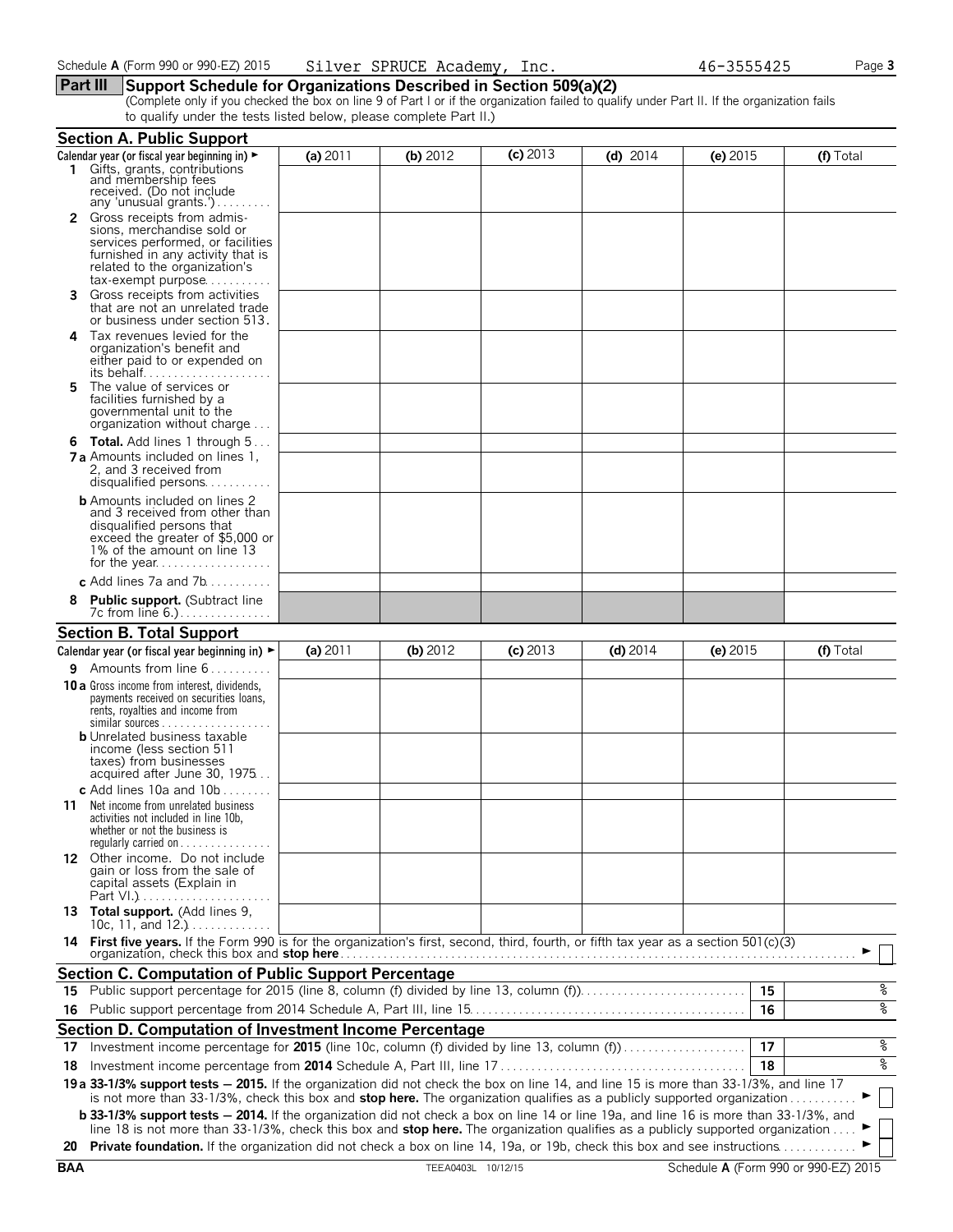# **Part IV Supporting Organizations**

(Complete only if you checked a box in line 11 on Part I. If you checked 11a of Part I, complete Sections A and B. If you checked 11b of Part I, complete Sections A and C. If you checked 11c of Part I, complete Sections A, D, and E. If you checked 11d of Part I, complete Sections A and D, and complete Part V.)

# **Section A. All Supporting Organizations**

|              |                                                                                                                                                                                                                                                                                 |                 | <b>Yes</b> | No. |
|--------------|---------------------------------------------------------------------------------------------------------------------------------------------------------------------------------------------------------------------------------------------------------------------------------|-----------------|------------|-----|
|              | Are all of the organization's supported organizations listed by name in the organization's governing documents?                                                                                                                                                                 |                 |            |     |
|              | If 'No,' describe in Part VI how the supported organizations are designated. If designated by class or purpose, describe                                                                                                                                                        | $\mathbf{1}$    |            |     |
|              |                                                                                                                                                                                                                                                                                 |                 |            |     |
| $\mathbf{2}$ | Did the organization have any supported organization that does not have an IRS determination of status under section<br>$509(a)(1)$ or (2)? If 'Yes,' explain in Part VI how the organization determined that the supported organization was                                    |                 |            |     |
|              |                                                                                                                                                                                                                                                                                 | $\overline{2}$  |            |     |
|              |                                                                                                                                                                                                                                                                                 |                 |            |     |
|              | 3a Did the organization have a supported organization described in section 501(c)(4), (5), or (6)? If 'Yes,' answer (b)<br>and (c) below $\ldots$ $\ldots$ $\ldots$ $\ldots$ $\ldots$ $\ldots$ $\ldots$ $\ldots$ $\ldots$ $\ldots$ $\ldots$ $\ldots$ $\ldots$ $\ldots$ $\ldots$ | 3a              |            |     |
|              |                                                                                                                                                                                                                                                                                 |                 |            |     |
|              | <b>b</b> Did the organization confirm that each supported organization qualified under section $501(c)(4)$ , $(5)$ , or $(6)$ and<br>satisfied the public support tests under section 509( $a(2)$ ? If 'Yes,' describe in Part VI when and how the organization                 |                 |            |     |
|              |                                                                                                                                                                                                                                                                                 | 3b              |            |     |
|              | c Did the organization ensure that all support to such organizations was used exclusively for section 170(c)(2)(B)                                                                                                                                                              |                 |            |     |
|              | purposes? If 'Yes,' explain in <b>Part VI</b> what controls the organization put in place to ensure such use                                                                                                                                                                    | 3 <sub>c</sub>  |            |     |
|              | 4a Was any supported organization not organized in the United States ('foreign supported organization')? If 'Yes' and                                                                                                                                                           |                 |            |     |
|              |                                                                                                                                                                                                                                                                                 | 4a              |            |     |
|              |                                                                                                                                                                                                                                                                                 |                 |            |     |
|              | <b>b</b> Did the organization have ultimate control and discretion in deciding whether to make grants to the foreign supported<br>organization? If 'Yes,' describe in Part VI how the organization had such control and discretion despite being controlled                     |                 |            |     |
|              |                                                                                                                                                                                                                                                                                 | 4b              |            |     |
|              | c Did the organization support any foreign supported organization that does not have an IRS determination under                                                                                                                                                                 |                 |            |     |
|              | sections 501(c)(3) and 509(a)(1) or (2)? If 'Yes,' explain in <b>Part VI</b> what controls the organization used to ensure that                                                                                                                                                 |                 |            |     |
|              | all support to the foreign supported organization was used exclusively for section 170(c)(2)(B) purposes                                                                                                                                                                        | 4c              |            |     |
|              | 5a Did the organization add, substitute, or remove any supported organizations during the tax year? If 'Yes,' answer (b)                                                                                                                                                        |                 |            |     |
|              | and (c) below (if applicable). Also, provide detail in Part VI, including (i) the names and EIN numbers of the supported<br>organizations added, substituted, or removed; (ii) the reasons for each such action; (iii) the authority under the                                  |                 |            |     |
|              | organization's organizing document authorizing such action; and (iv) how the action was accomplished (such as by                                                                                                                                                                | 5a              |            |     |
|              |                                                                                                                                                                                                                                                                                 |                 |            |     |
|              | <b>b Type I or Type II only.</b> Was any added or substituted supported organization part of a class already designated in the                                                                                                                                                  | 5b              |            |     |
|              |                                                                                                                                                                                                                                                                                 |                 |            |     |
|              | c Substitutions only. Was the substitution the result of an event beyond the organization's control?                                                                                                                                                                            | 5c              |            |     |
| 6            | Did the organization provide support (whether in the form of grants or the provision of services or facilities) to<br>anyone other than (i) its supported organizations, (ii) individuals that are part of the charitable class benefited by one                                |                 |            |     |
|              | or more of its supported organizations, or (iii) other supporting organizations that also support or benefit one or more of                                                                                                                                                     |                 |            |     |
|              |                                                                                                                                                                                                                                                                                 | 6               |            |     |
| 7            | Did the organization provide a grant, loan, compensation, or other similar payment to a substantial contributor                                                                                                                                                                 |                 |            |     |
|              | (defined in section 4958(c)(3)(C)), a family member of a substantial contributor, or a 35% controlled entity with                                                                                                                                                               | 7               |            |     |
|              |                                                                                                                                                                                                                                                                                 |                 |            |     |
| 8            | Did the organization make a loan to a disqualified person (as defined in section 4958) not described in line 7? If 'Yes,'                                                                                                                                                       | 8               |            |     |
|              |                                                                                                                                                                                                                                                                                 |                 |            |     |
|              | 9 a Was the organization controlled directly or indirectly at any time during the tax year by one or more disqualified persons<br>as defined in section 4946 (other than foundation managers and organizations described in section 509(a)(1) or (2))?                          |                 |            |     |
|              |                                                                                                                                                                                                                                                                                 | 9a              |            |     |
|              | <b>b</b> Did one or more disqualified persons (as defined in line 9a) hold a controlling interest in any entity in which the                                                                                                                                                    |                 |            |     |
|              |                                                                                                                                                                                                                                                                                 | 9 <sub>b</sub>  |            |     |
|              | c Did a disqualified person (as defined in line 9a) have an ownership interest in, or derive any personal benefit from,                                                                                                                                                         | 9c              |            |     |
|              |                                                                                                                                                                                                                                                                                 |                 |            |     |
|              | 10 a Was the organization subject to the excess business holdings rules of section 4943 because of section 4943(f) (regarding<br>certain Type II supporting organizations, and all Type III non-functionally integrated supporting organizations)? If 'Yes,'                    |                 |            |     |
|              |                                                                                                                                                                                                                                                                                 | 10a             |            |     |
|              | <b>b</b> Did the organization, have any excess business holdings in the tax year? (Use Schedule C, Form 4720, to determine                                                                                                                                                      |                 |            |     |
|              |                                                                                                                                                                                                                                                                                 | 10 <sub>b</sub> |            |     |
| <b>BAA</b>   | TEEA0404L 10/12/15<br>Schedule A (Form 990 or 990-EZ) 2015                                                                                                                                                                                                                      |                 |            |     |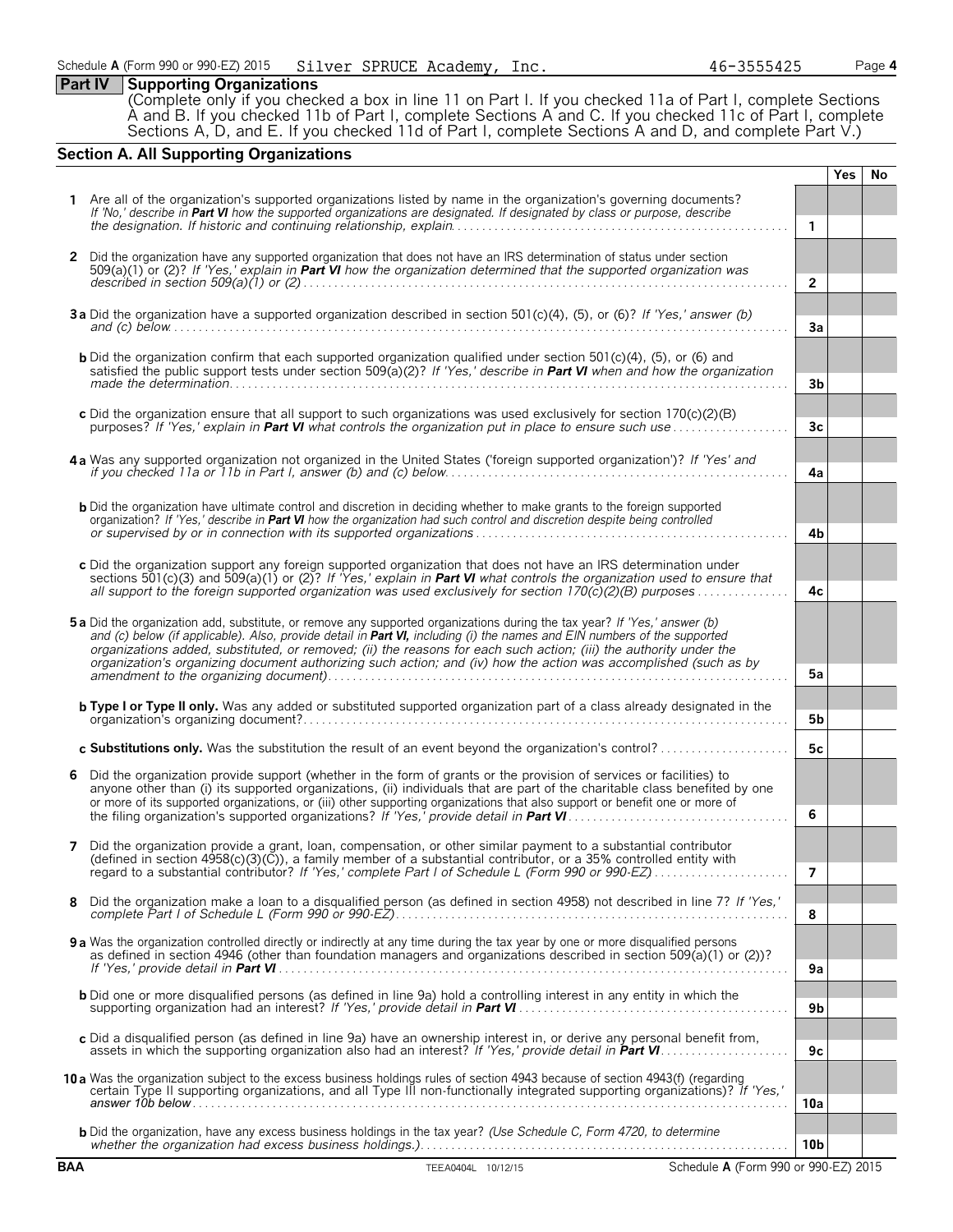| <b>Part IV</b><br>Supporting Organizations (continued)                                                                                                                |     |      |  |
|-----------------------------------------------------------------------------------------------------------------------------------------------------------------------|-----|------|--|
|                                                                                                                                                                       |     | r es |  |
| Has the organization accepted a gift or contribution from any of the following persons?<br>11                                                                         |     |      |  |
|                                                                                                                                                                       |     |      |  |
| a A person who directly or indirectly controls, either alone or together with persons described in (b) and (c) below, the governing body of a supported organization? | 11a |      |  |
|                                                                                                                                                                       | 11b |      |  |
| c A 35% controlled entity of a person described in (a) or (b) above? If 'Yes' to a, b, or c, provide detail in Part VI                                                | 11c |      |  |

# **Section B. Type I Supporting Organizations**

|   | Did the directors, trustees, or membership of one or more supported organizations have the power to regularly appoint<br>or elect at least a majority of the organization's directors or trustees at all times during the tax year? If 'No,' describe in<br>Part VI how the supported organization(s) effectively operated, supervised, or controlled the organization's activities.<br>If the organization had more than one supported organization, describe how the powers to appoint and/or remove<br>directors or trustees were allocated among the supported organizations and what conditions or restrictions, if any, |  |  |
|---|-------------------------------------------------------------------------------------------------------------------------------------------------------------------------------------------------------------------------------------------------------------------------------------------------------------------------------------------------------------------------------------------------------------------------------------------------------------------------------------------------------------------------------------------------------------------------------------------------------------------------------|--|--|
|   |                                                                                                                                                                                                                                                                                                                                                                                                                                                                                                                                                                                                                               |  |  |
| 2 | Did the organization operate for the benefit of any supported organization other than the supported organization(s)<br>that operated, supervised, or controlled the supporting organization? If 'Yes,' explain in Part VI how providing such<br>benefit carried out the purposes of the supported organization(s) that operated, supervised, or controlled the                                                                                                                                                                                                                                                                |  |  |
|   | supporting organization                                                                                                                                                                                                                                                                                                                                                                                                                                                                                                                                                                                                       |  |  |

# **Section C. Type II Supporting Organizations**

|                                                                                                                                                                                                                                                               | Yes | Νc |
|---------------------------------------------------------------------------------------------------------------------------------------------------------------------------------------------------------------------------------------------------------------|-----|----|
| Were a majority of the organization's directors or trustees during the tax year also a majority of the directors or trustees<br>of each of the organization's supported organization(s)? If 'No,' describe in <b>Part VI</b> how control or management of the |     |    |
| supporting organization was vested in the same persons that controlled or managed the supported organization(s)                                                                                                                                               |     |    |

# **Section D. All Type III Supporting Organizations**

| 1 Did the organization provide to each of its supported organizations, by the last day of the fifth month of the<br>organization's tax year, (i) a written notice describing the type and amount of support provided during the prior tax<br>year, (ii) a copy of the Form 990 that was most recently filed as of the date of notification, and (iii) copies of the  |  |  |
|----------------------------------------------------------------------------------------------------------------------------------------------------------------------------------------------------------------------------------------------------------------------------------------------------------------------------------------------------------------------|--|--|
| organization's governing documents in effect on the date of notification, to the extent not previously provided?                                                                                                                                                                                                                                                     |  |  |
|                                                                                                                                                                                                                                                                                                                                                                      |  |  |
| 2 Were any of the organization's officers, directors, or trustees either (i) appointed or elected by the supported<br>organization(s) or (ii) serving on the governing body of a supported organization? If No, explain in Part VI how                                                                                                                               |  |  |
| the organization maintained a close and continuous working relationship with the supported organization(s)                                                                                                                                                                                                                                                           |  |  |
| 3 By reason of the relationship described in (2), did the organization's supported organizations have a significant<br>voice in the organization's investment policies and in directing the use of the organization's income or assets at<br>all times during the tax year? If 'Yes,' describe in Part VI the role the organization's supported organizations played |  |  |
| in this regard.                                                                                                                                                                                                                                                                                                                                                      |  |  |

## **Section E. Type III Functionally-Integrated Supporting Organizations**

| 1 Check the box next to the method that the organization used to satisfy the Integral Part Test during the year (see instructions): |  |  |
|-------------------------------------------------------------------------------------------------------------------------------------|--|--|
|                                                                                                                                     |  |  |

|  |  | <b>a</b>     The organization satisfied the Activities Test. Complete line 2 below. |  |  |  |  |
|--|--|-------------------------------------------------------------------------------------|--|--|--|--|
|--|--|-------------------------------------------------------------------------------------|--|--|--|--|

|  |  | <b>b</b>   The organization is the parent of each of its supported organizations. Complete line 3 below. |  |
|--|--|----------------------------------------------------------------------------------------------------------|--|
|  |  |                                                                                                          |  |

**c** The organization supported a governmental entity. *Describe in Part VI how you supported a government entity (see instructions).*

| 2 Activities Test. Answer (a) and (b) below. |  | Yes No |  |
|----------------------------------------------|--|--------|--|
|----------------------------------------------|--|--------|--|

| <b>a</b> Did substantially all of the organization's activities during the tax year directly further the exempt purposes of the<br>supported organization(s) to which the organization was responsive? If 'Yes,' then in <b>Part VI identify those supported</b><br>organizations and explain how these activities directly furthered their exempt purposes, how the organization was<br>responsive to those supported organizations, and how the organization determined that these activities constituted |                |  |
|-------------------------------------------------------------------------------------------------------------------------------------------------------------------------------------------------------------------------------------------------------------------------------------------------------------------------------------------------------------------------------------------------------------------------------------------------------------------------------------------------------------|----------------|--|
| substantially all of its activities                                                                                                                                                                                                                                                                                                                                                                                                                                                                         | 2a             |  |
| <b>b</b> Did the activities described in (a) constitute activities that, but for the organization's involvement, one or more of<br>the organization's supported organization(s) would have been engaged in? If 'Yes,' explain in Part VI the reasons for<br>the organization's position that its supported organization(s) would have engaged in these activities but for the                                                                                                                               |                |  |
| organization's involvement                                                                                                                                                                                                                                                                                                                                                                                                                                                                                  | 2 <sub>h</sub> |  |
| 3 Parent of Supported Organizations. Answer (a) and (b) below.                                                                                                                                                                                                                                                                                                                                                                                                                                              |                |  |
| a Did the organization have the power to regularly appoint or elect a majority of the officers, directors, or trustees of                                                                                                                                                                                                                                                                                                                                                                                   | 3a             |  |
| <b>b</b> Did the organization exercise a substantial degree of direction over the policies, programs, and activities of each of its                                                                                                                                                                                                                                                                                                                                                                         |                |  |
| supported organizations? If 'Yes,' describe in <b>Part VI</b> the role played by the organization in this regard                                                                                                                                                                                                                                                                                                                                                                                            | 3b             |  |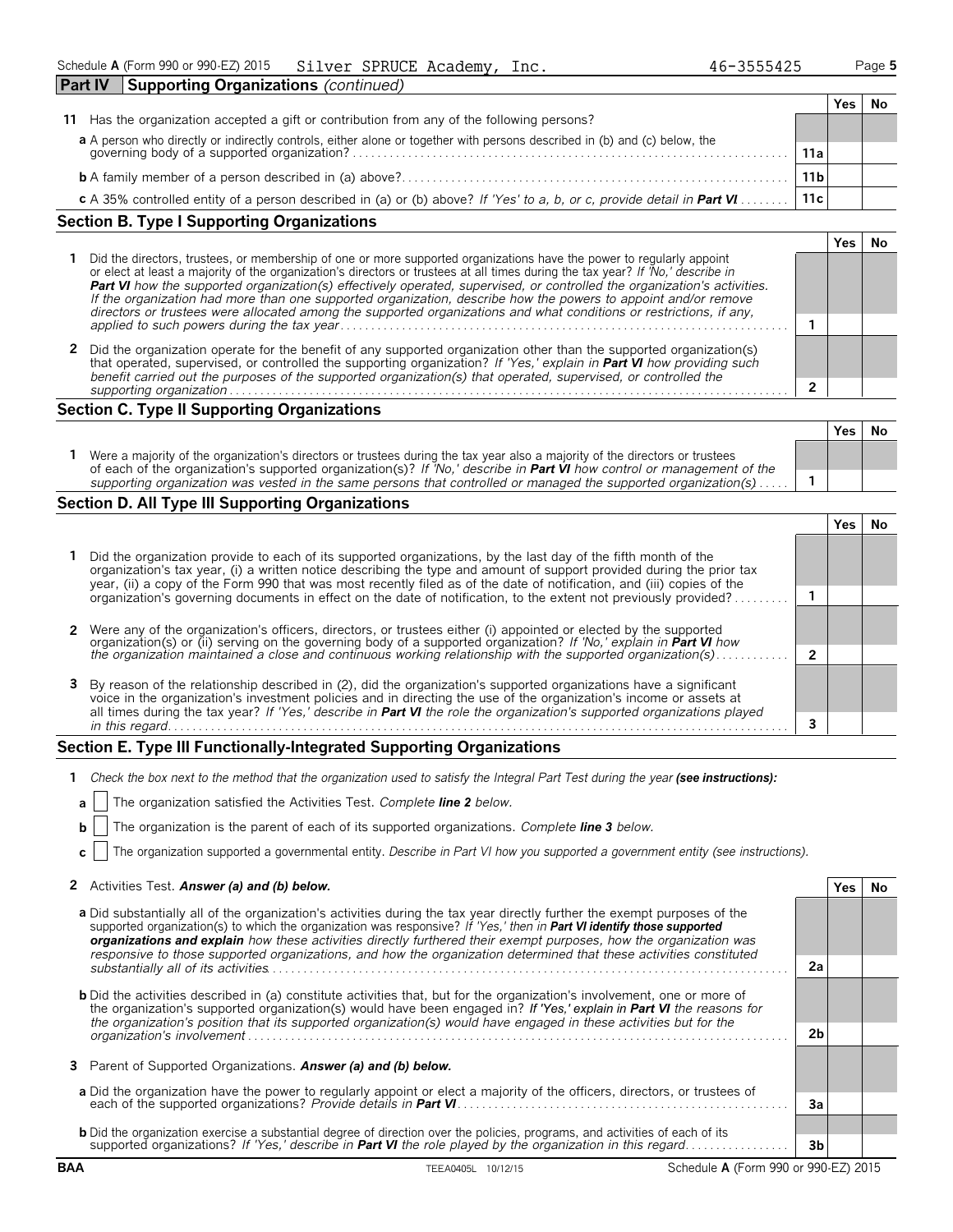**Part V Type III Non-Functionally Integrated 509(a)(3) Supporting Organizations** Check here if the organization satisfied the Integral Part Test as a qualifying trust on November 20, 1970. **See instructions.** All other Type III non-functionally integrated supporting organizations must complete Sections A through E. **Section A – Adjusted Net Income** (B) Current Year (B) Current Year (B) Current Year (B) Current Year (Optional) Net short-term capital gain . . . . . . . . . . . . . . . . . . . . . . . . . . . . . . . . . . . . . . . . . . . . . . . . . . . . . . **1** Recoveries of prior-year distributions. . . . . . . . . . . . . . . . . . . . . . . . . . . . . . . . . . . . . . . . . . . . . **2** Other gross income (see instructions). . . . . . . . . . . . . . . . . . . . . . . . . . . . . . . . . . . . . . . . . . . . **3** Add lines 1 through 3 . . . . . . . . . . . . . . . . . . . . . . . . . . . . . . . . . . . . . . . . . . . . . . . . . . . . . . . . . . . **4** Depreciation and depletion . . . . . . . . . . . . . . . . . . . . . . . . . . . . . . . . . . . . . . . . . . . . . . . . . . . . . . **5** Portion of operating expenses paid or incurred for production or collection of gross income or for management, conservation, or maintenance of property held for production of income (see instructions). . . . . . . . . . . . . . . . . . . . . . . . . . . . . . . . . . . . . . . . . . . **6** Other expenses (see instructions). . . . . . . . . . . . . . . . . . . . . . . . . . . . . . . . . . . . . . . . . . . . . . . . **7 Adjusted Net Income** (subtract lines 5, 6 and 7 from line 4). . . . . . . . . . . . . . . . . . . . . . . . **8 Section B – Minimum Asset Amount Section B – Minimum Asset Amount** (B) Current Year (B) Current Year (B) Current Year Aggregate fair market value of all non-exempt-use assets (see instructions for short tax year or assets held for part of year): **a** Average monthly value of securities. . . . . . . . . . . . . . . . . . . . . . . . . . . . . . . . . . . . . . . . . . . . . . **1a b** Average monthly cash balances. . . . . . . . . . . . . . . . . . . . . . . . . . . . . . . . . . . . . . . . . . . . . . . . . . **1b c** Fair market value of other non-exempt-use assets . . . . . . . . . . . . . . . . . . . . . . . . . . . . . . . . **1c d Total** (add lines 1a, 1b, and 1c). . . . . . . . . . . . . . . . . . . . . . . . . . . . . . . . . . . . . . . . . . . . . . . . . . **1d e Discount** claimed for blockage or other factors (explain in detail in **Part VI**): Acquisition indebtedness applicable to non-exempt-use assets. . . . . . . . . . . . . . . . . . . . . **2** Subtract line 2 from line 1d. . . . . . . . . . . . . . . . . . . . . . . . . . . . . . . . . . . . . . . . . . . . . . . . . . . . . . **3** Cash deemed held for exempt use. Enter 1-1/2% of line 3 (for greater amount, see instructions). . . . . . . . . . . . . . . . . . . . . . . . . . . . . . . . . . . . . . . . . . . . . . . . . . . . . . . . . . . . . . . . **4** Net value of non-exempt-use assets (subtract line 4 from line 3). . . . . . . . . . . . . . . . . . 5 Multiply line 5 by .035. . . . . . . . . . . . . . . . . . . . . . . . . . . . . . . . . . . . . . . . . . . . . . . . . . . . . . . . . . . **6** Recoveries of prior-year distributions. . . . . . . . . . . . . . . . . . . . . . . . . . . . . . . . . . . . . . . . . . . . . **7 Minimum Asset Amount** (add line 7 to line 6) . . . . . . . . . . . . . . . . . . . . . . . . . . . . . . . . . . . . **8 Section C – Distributable Amount** Current Year **Current Year Amount** Current Year Amount Adjusted net income for prior year (from Section A, line 8, Column A). . . . . . . . . . . . . 1 Enter 85% of line 1 . . . . . . . . . . . . . . . . . . . . . . . . . . . . . . . . . . . . . . . . . . . . . . . . . . . . . . . . . . . . . **2** Minimum asset amount for prior year (from Section B, line 8, Column A)............ Enter greater of line 2 or line 3 . . . . . . . . . . . . . . . . . . . . . . . . . . . . . . . . . . . . . . . . . . . . . . . . . . **4** Income tax imposed in prior year . . . . . . . . . . . . . . . . . . . . . . . . . . . . . . . . . . . . . . . . . . . . . . . . **5 Distributable Amount.** Subtract line 5 from line 4, unless subject to emergency

temporary reduction (see instructions). . . . . . . . . . . . . . . . . . . . . . . . . . . . . . . . . . . . . . . . . . . . **6 7** | Check here if the current year is the organization's first as a non-functionally-integrated Type III supporting organization (see instructions).

**BAA** Schedule **A** (Form 990 or 990-EZ) 2015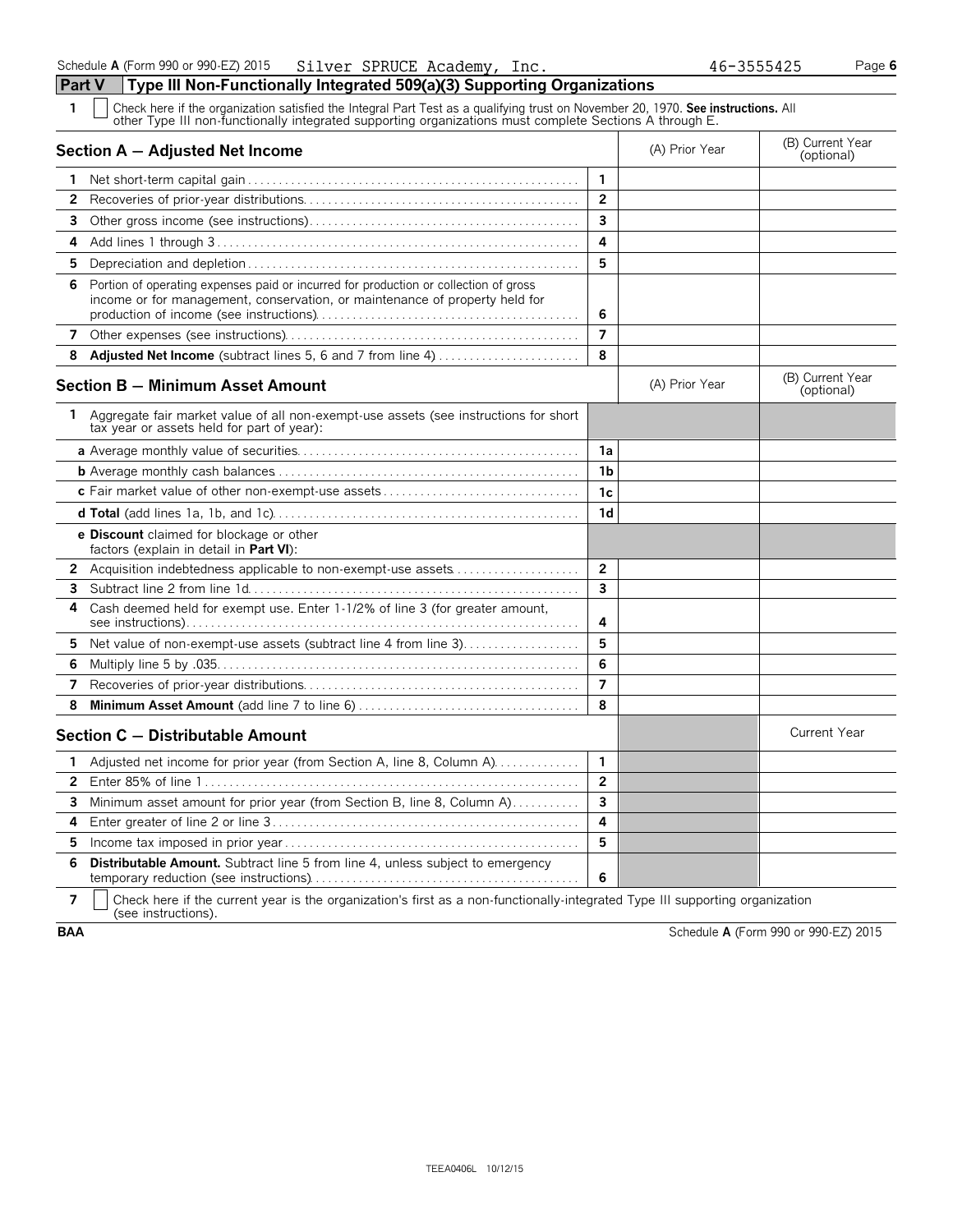| <b>Part V</b> | Type III Non-Functionally Integrated 509(a)(3) Supporting Organizations (continued)                                            |                                              |                                              |                                                  |
|---------------|--------------------------------------------------------------------------------------------------------------------------------|----------------------------------------------|----------------------------------------------|--------------------------------------------------|
|               | <b>Section D - Distributions</b>                                                                                               |                                              |                                              | <b>Current Year</b>                              |
| 1             |                                                                                                                                |                                              |                                              |                                                  |
| 2             | Amounts paid to perform activity that directly furthers exempt purposes of supported organizations,                            |                                              |                                              |                                                  |
| 3             | Administrative expenses paid to accomplish exempt purposes of supported organizations                                          |                                              |                                              |                                                  |
| 4             |                                                                                                                                |                                              |                                              |                                                  |
| 5.            |                                                                                                                                |                                              |                                              |                                                  |
| 6             |                                                                                                                                |                                              |                                              |                                                  |
|               |                                                                                                                                |                                              |                                              |                                                  |
| 8             | Distributions to attentive supported organizations to which the organization is responsive (provide details                    |                                              |                                              |                                                  |
| 9             |                                                                                                                                |                                              |                                              |                                                  |
|               |                                                                                                                                |                                              |                                              |                                                  |
|               | Section $E -$ Distribution Allocations (see instructions)                                                                      | (i)<br><b>Excess</b><br><b>Distributions</b> | (i)<br><b>Underdistributions</b><br>Pre-2015 | (iii)<br><b>Distributable</b><br>Amount for 2015 |
|               | Distributable amount for 2015 from Section C, line 6                                                                           |                                              |                                              |                                                  |
| $\mathbf{2}$  | Underdistributions, if any, for years prior to 2015 (reasonable                                                                |                                              |                                              |                                                  |
|               | 3 Excess distributions carryover, if any, to 2015:                                                                             |                                              |                                              |                                                  |
| а             |                                                                                                                                |                                              |                                              |                                                  |
| b             |                                                                                                                                |                                              |                                              |                                                  |
| c             |                                                                                                                                |                                              |                                              |                                                  |
|               |                                                                                                                                |                                              |                                              |                                                  |
|               | e From 2014                                                                                                                    |                                              |                                              |                                                  |
|               |                                                                                                                                |                                              |                                              |                                                  |
|               |                                                                                                                                |                                              |                                              |                                                  |
|               |                                                                                                                                |                                              |                                              |                                                  |
|               | i Carryover from 2010 not applied (see instructions)                                                                           |                                              |                                              |                                                  |
|               | j Remainder. Subtract lines 3g, 3h, and 3i from 3f                                                                             |                                              |                                              |                                                  |
| 4             | Distributions for 2015 from Section D.<br>\$<br>line $7:$                                                                      |                                              |                                              |                                                  |
|               | a Applied to underdistributions of prior years                                                                                 |                                              |                                              |                                                  |
|               |                                                                                                                                |                                              |                                              |                                                  |
|               | c Remainder. Subtract lines 4a and 4b from 4                                                                                   |                                              |                                              |                                                  |
| 5.            | Remaining underdistributions for years prior to 2015, if any.<br>Subtract lines 3g and 4a from line 2 (if amount greater than  |                                              |                                              |                                                  |
| 6             | Remaining underdistributions for 2015. Subtract lines 3h and 4b<br>from line 1 (if amount greater than zero, see instructions) |                                              |                                              |                                                  |
| 7             | Excess distributions carryover to 2016. Add lines 3j and 4c                                                                    |                                              |                                              |                                                  |
| 8             | Breakdown of line 7:                                                                                                           |                                              |                                              |                                                  |
| а             |                                                                                                                                |                                              |                                              |                                                  |
| b             |                                                                                                                                |                                              |                                              |                                                  |
|               | <b>c</b> Excess from 2013                                                                                                      |                                              |                                              |                                                  |
|               | <b>d</b> Excess from 2014                                                                                                      |                                              |                                              |                                                  |
|               | e Excess from 2015                                                                                                             |                                              |                                              |                                                  |
| <b>BAA</b>    |                                                                                                                                |                                              |                                              | Schedule A (Form 990 or 990-EZ) 2015             |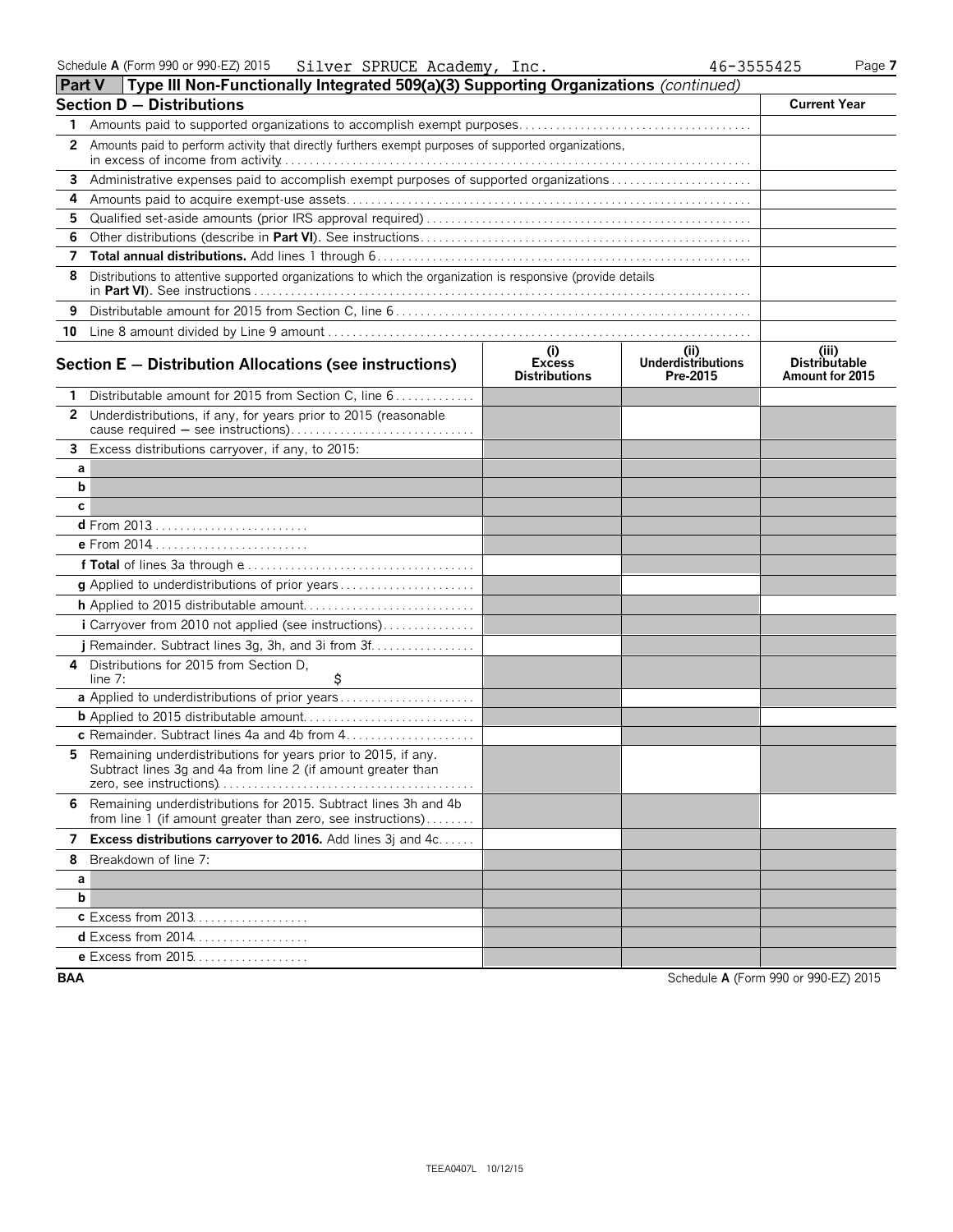**Part VI** Supplemental Information. Provide the explanations required by Part II, line 10; Part II, line 17a or 17b; Part III, line 12; Part IV, Section A, lines 1, 2, 3b, 3c, 4b, 4c, 5a, 6, 9a, 9b, 9c, 11a, 11b, and 11c; Part IV, Section B, lines 1 and 2; Part IV, Section C, line 1; Part IV, Section D, lines 2 and 3; Part IV, Section E, lines 1c, 2a, 2b, 3a and 3b; Part V, line 1; Part V, Section B, line 1e; Part V, Section D, lines 5, 6, and 8; and Part V, Section E, lines 2, 5, and 6. Also complete this part for any additional information. (See instructions.)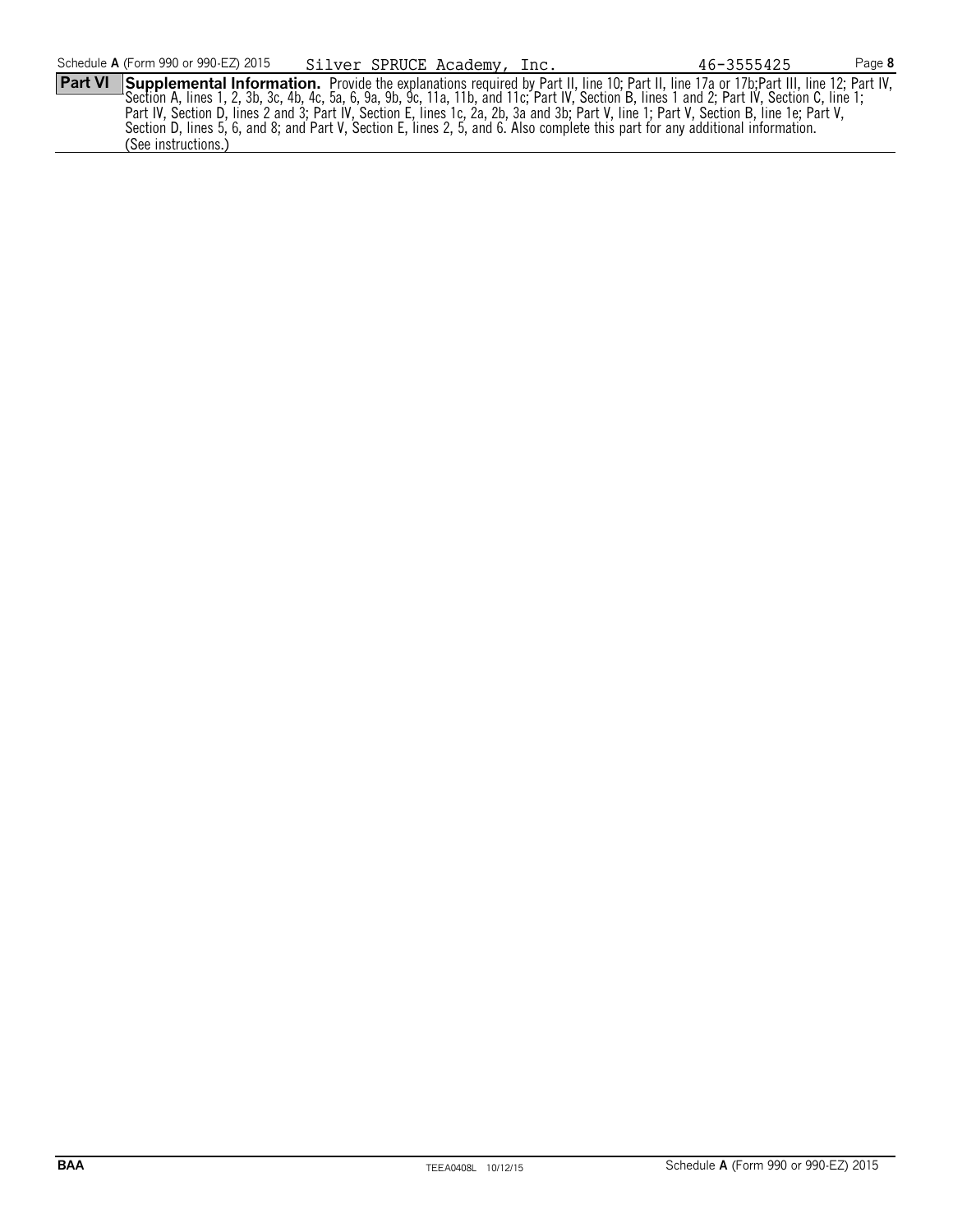|                                                        | <b>Schools</b>                                                                                                                                                                                                                      |                                       | OMB No. 1545-0047 |                                            |            |           |  |  |
|--------------------------------------------------------|-------------------------------------------------------------------------------------------------------------------------------------------------------------------------------------------------------------------------------------|---------------------------------------|-------------------|--------------------------------------------|------------|-----------|--|--|
| <b>SCHEDULE E</b><br>(Form 990 or 990-EZ)              | ► Complete if the organization answered 'Yes' on Form 990,<br>Part IV, line 13, or Form 990-EZ, Part VI, line 48.<br>Attach to Form 990 or Form 990-EZ.                                                                             |                                       |                   | 2015                                       |            |           |  |  |
| Department of the Treasury<br>Internal Revenue Service | Information about Schedule E (Form 990 or 990-EZ) and its instructions is at www.irs.gov/form990.                                                                                                                                   |                                       |                   | <b>Open to Public</b><br><b>Inspection</b> |            |           |  |  |
| Name of the organization                               |                                                                                                                                                                                                                                     | <b>Employer identification number</b> |                   |                                            |            |           |  |  |
| Silver SPRUCE Academy, Inc.<br>Part I                  |                                                                                                                                                                                                                                     | 46-3555425                            |                   |                                            |            |           |  |  |
|                                                        |                                                                                                                                                                                                                                     |                                       |                   |                                            | <b>YES</b> | <b>NO</b> |  |  |
| 1.                                                     | Does the organization have a racially nondiscriminatory policy toward students by statement in its charter, bylaws, other                                                                                                           |                                       |                   | $\mathbf{1}$                               | Χ          |           |  |  |
| $\mathbf{2}$                                           | Does the organization include a statement of its racially nondiscriminatory policy toward students in all its brochures,<br>catalogues, and other written communications with the public dealing with student admissions, programs, |                                       |                   |                                            |            |           |  |  |
| 3                                                      |                                                                                                                                                                                                                                     |                                       |                   | $\overline{2}$                             | X          |           |  |  |
|                                                        | Has the organization publicized its racially nondiscriminatory policy through newspaper or broadcast media during the period of solicitation for students, or during the registration period if it has no solicitation program      |                                       |                   | $\mathbf{3}$                               | Χ          |           |  |  |
|                                                        |                                                                                                                                                                                                                                     |                                       |                   |                                            |            |           |  |  |
|                                                        |                                                                                                                                                                                                                                     |                                       |                   |                                            |            |           |  |  |
|                                                        | ----------------------------------                                                                                                                                                                                                  |                                       |                   |                                            |            |           |  |  |
| 4                                                      | Does the organization maintain the following?                                                                                                                                                                                       |                                       |                   | 4al                                        | X          |           |  |  |
|                                                        | <b>b</b> Records documenting that scholarships and other financial assistance are awarded on a racially                                                                                                                             |                                       |                   | 4b                                         | X          |           |  |  |
|                                                        | c Copies of all catalogues, brochures, announcements, and other written communications to the public dealing with                                                                                                                   |                                       |                   | 4 c l                                      | X          |           |  |  |
|                                                        |                                                                                                                                                                                                                                     |                                       |                   | 4d                                         | X          |           |  |  |
|                                                        | If you answered 'No' to any of the above, please explain. If you need more space, use Part II.                                                                                                                                      |                                       |                   |                                            |            |           |  |  |
|                                                        |                                                                                                                                                                                                                                     |                                       |                   |                                            |            |           |  |  |
|                                                        |                                                                                                                                                                                                                                     |                                       |                   |                                            |            |           |  |  |
| 5                                                      | Does the organization discriminate by race in any way with respect to:                                                                                                                                                              |                                       |                   | 5а                                         |            | X         |  |  |
|                                                        |                                                                                                                                                                                                                                     |                                       |                   | 5 b                                        |            |           |  |  |
|                                                        |                                                                                                                                                                                                                                     |                                       |                   |                                            |            | Χ         |  |  |
|                                                        |                                                                                                                                                                                                                                     |                                       |                   | 5 c                                        |            | Χ         |  |  |
|                                                        |                                                                                                                                                                                                                                     |                                       |                   | 5 d                                        |            | X         |  |  |
|                                                        |                                                                                                                                                                                                                                     |                                       |                   | 5е                                         |            | X         |  |  |
|                                                        |                                                                                                                                                                                                                                     |                                       |                   | 5f                                         |            | Χ         |  |  |
|                                                        |                                                                                                                                                                                                                                     |                                       |                   | 5 <sub>g</sub>                             |            | Χ         |  |  |
|                                                        |                                                                                                                                                                                                                                     |                                       |                   | 5 h                                        |            | Χ         |  |  |
|                                                        | If you answered 'Yes' to any of the above, please explain. If you need more space, use Part II.                                                                                                                                     |                                       |                   |                                            |            |           |  |  |
|                                                        |                                                                                                                                                                                                                                     |                                       |                   |                                            |            |           |  |  |
|                                                        |                                                                                                                                                                                                                                     |                                       |                   |                                            |            |           |  |  |
|                                                        | 6a Does the organization receive any financial aid or assistance from a governmental agency?                                                                                                                                        |                                       |                   | 6al                                        | Χ          |           |  |  |
|                                                        | If you answered 'Yes' on either line 6a or line 6b, explain on Part II.                                                                                                                                                             |                                       |                   | 6b                                         |            | Χ         |  |  |
| $7^{\circ}$                                            | Does the organization certify that it has complied with the applicable requirements of sections<br>4.01 through 4.05 of Rev. Proc. 75-50, 1975-2 C.B. 587, covering racial nondiscrimination? If                                    |                                       |                   |                                            |            |           |  |  |
|                                                        | $\mu$ . And that is a set that in the distribution of $\mu$ F can $000 \mu$ F can $000 \text{ F}$                                                                                                                                   |                                       |                   | 7                                          | Χ          |           |  |  |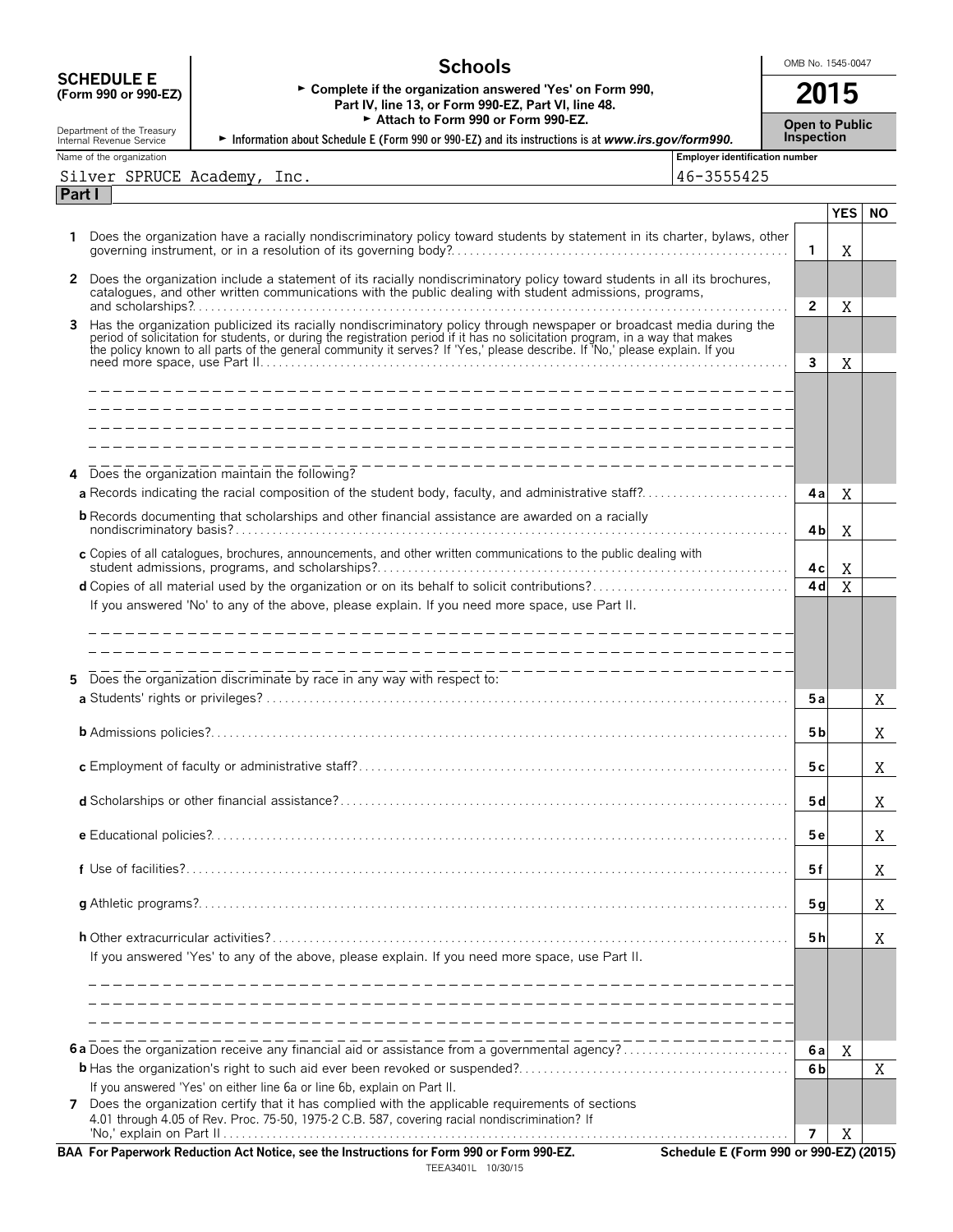**Part II Supplemental Information.** Provide the explanations required by Part I, lines 3, 4d, 5h, 6b, and 7, as applicable. Also provide any other additional information (see instructions).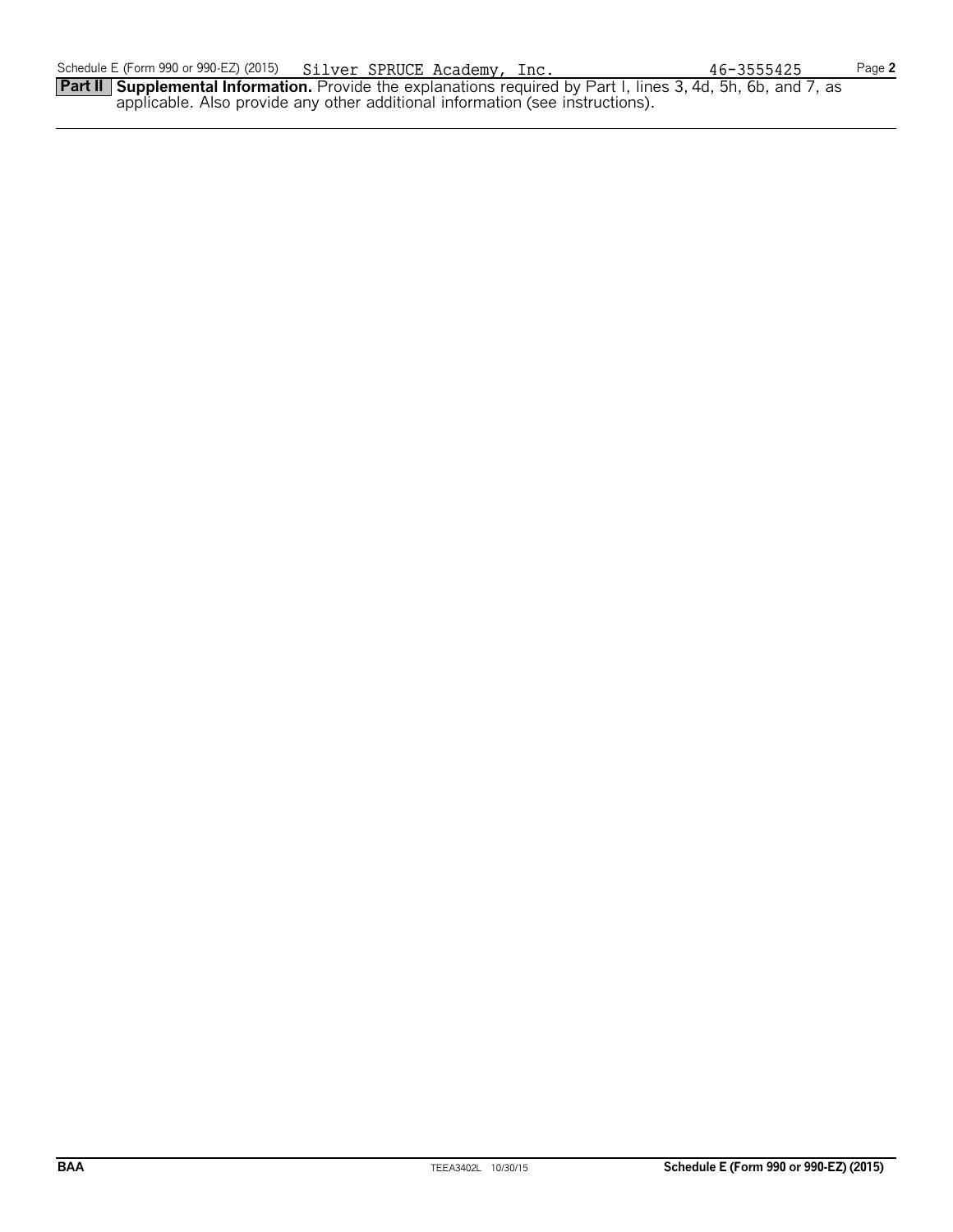**SCHEDULE O Supplemental Information to Form 990 or 990-EZ**  $\frac{\text{OMB No. 1545-0047}}{\text{Com 990 or 990-EZ}}$  **Complete to provide information for responses to specific questions on (Form 990 or 990-EZ) Complete to provide information for responses to specific questions on Form 990 or 990-EZ or to provide any additional information. 2015** Attach to Form 990 or 990-EZ. Gopartment of the Treasury **Information about Schedule O (Form 990 or 990-EZ) and its instructions is**<br>Internal Revenue Service<br>at www.irs.gov/form990.

Internal Revenue Service **Inspection Controller Controller Controller Controller Controller Service** *at www.irs.gov/form990.***<br>
Name of the organization** 

#### Silver SPRUCE Academy, Inc. 46-3555425

## **Form 990-EZ, Part I, Line 5c Net Gain (Loss) from Noninventory Sales**

#### Other Assets

| Description:<br>Date Acquired:<br>How Acquired:<br>Date Sold:<br>To Whom Sold: | Books & Periodicals<br>6/30/2014<br>Purchase<br>6/30/2016 |            |             |         |
|--------------------------------------------------------------------------------|-----------------------------------------------------------|------------|-------------|---------|
| Gross Sales Price:<br>Cost or Other Basis:<br>Basis Method:                    | Cost                                                      | 0.<br>486. |             |         |
| Depreciation:                                                                  |                                                           | 324.       | Gain (Loss) | $-162.$ |

Total Gain (Loss) Other Assets  $\frac{2}{5}$  -162.

**Employer identification number** 

|  |  | Total Net Gain (Loss) From Noninventory Sales \$ |  | $-162.$ |
|--|--|--------------------------------------------------|--|---------|
|  |  |                                                  |  |         |

#### **Form 990-EZ, Part I, Line 16 Other Expenses**

|  | 8,974.      |
|--|-------------|
|  | 5,528.      |
|  | 5.311.      |
|  | 2.028.      |
|  | $\cdot$ 296 |
|  | 688.        |
|  | 25,409.     |
|  | 2.592.      |
|  |             |
|  | 826.        |
|  |             |

#### **Form 990-EZ, Part II, Line 24 Other Assets**

|  | 12.643. |  | 6.680.<br>8.802. |
|--|---------|--|------------------|
|  |         |  |                  |
|  |         |  |                  |

#### **Form 990-EZ, Part II, Line 26 Total Liabilities**

|  | Beainnina Endina  |        |
|--|-------------------|--------|
|  |                   |        |
|  | Total \$1,416. \$ | 2,452. |